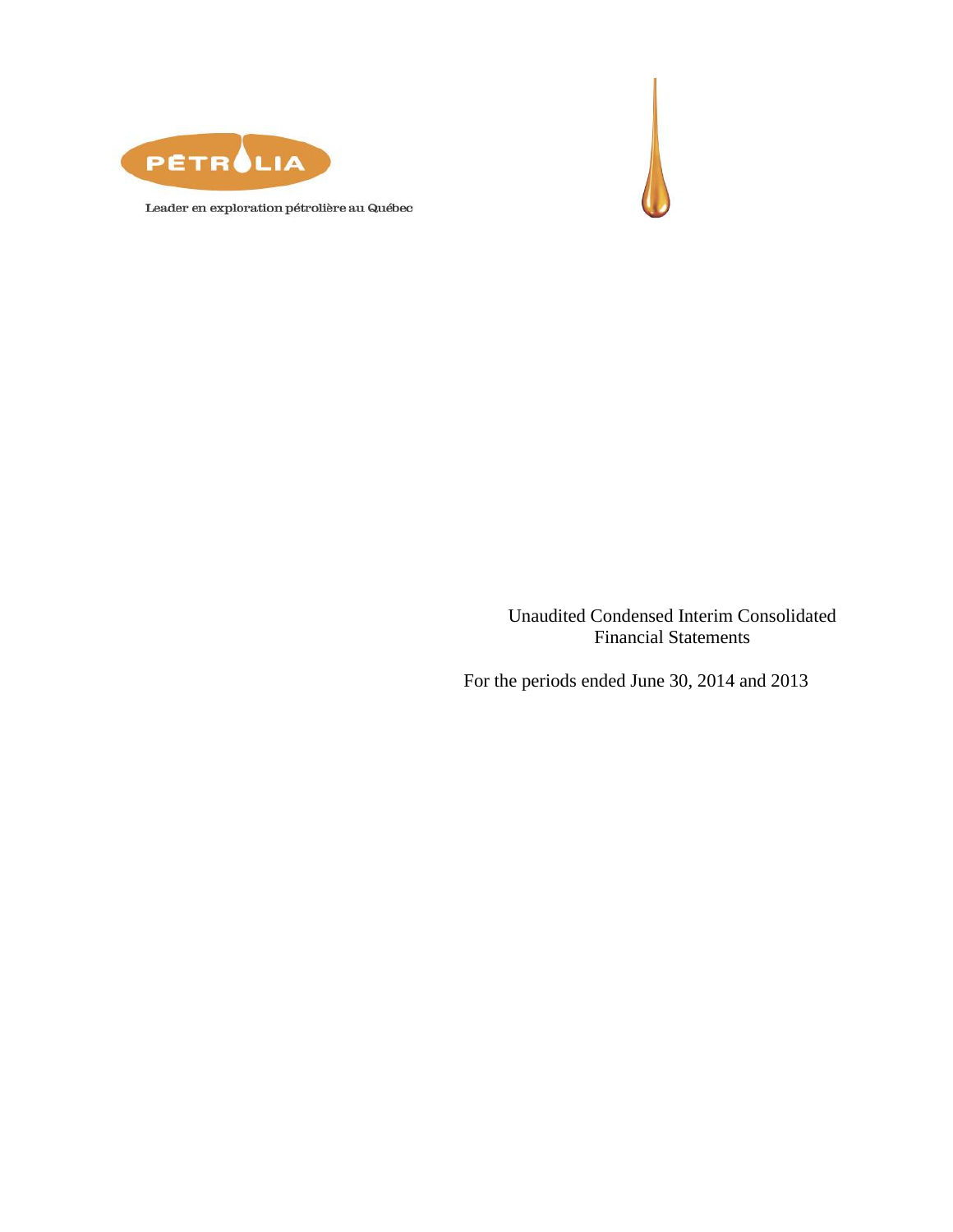# CONDENSED INTERIM CONSOLIDATED FINANCIAL STATEMENTS

FOR THE PERIODS ENDED JUNE 30, 2014 AND 2013.

| 1. INCORPORATION, GOING CONCERN AND CONDENSED INTERIM CONSOLIDATED INFORMATION  8 |  |
|-----------------------------------------------------------------------------------|--|
| 2. BASIS FOR THE PREPARATION OF CONDENSED INTERIM CONSOLIDATED FINANCIAL          |  |
|                                                                                   |  |
|                                                                                   |  |
|                                                                                   |  |
|                                                                                   |  |
|                                                                                   |  |
|                                                                                   |  |
|                                                                                   |  |
|                                                                                   |  |
|                                                                                   |  |
|                                                                                   |  |
|                                                                                   |  |
|                                                                                   |  |
|                                                                                   |  |
|                                                                                   |  |
|                                                                                   |  |
|                                                                                   |  |
|                                                                                   |  |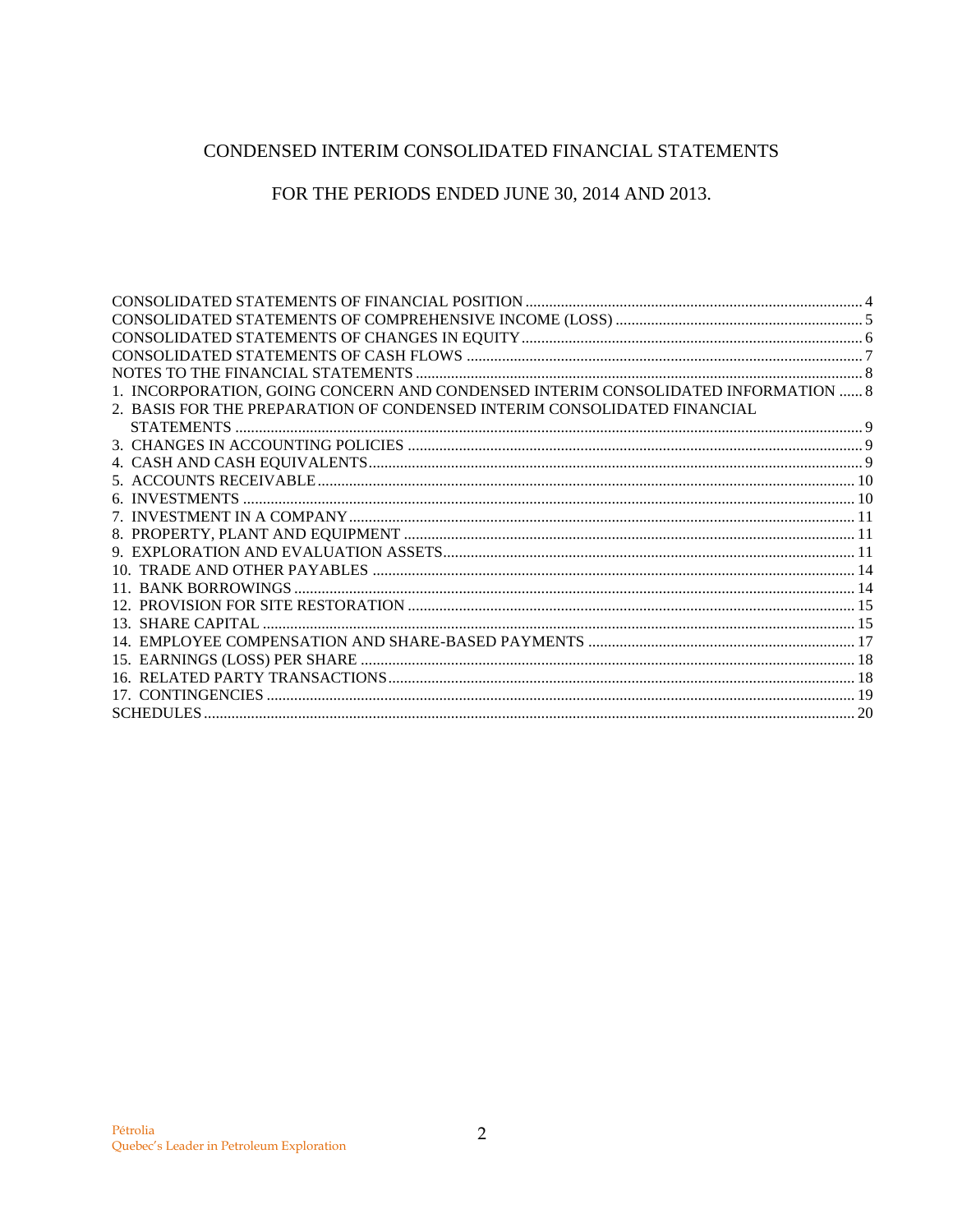# **NOTICE OF DISCLOSURE OF NON-AUDITOR REVIEW OF CONDENSED INTERIM CONSOLIDATED FINANCIAL STATEMENTS FOR THE PERIODS ENDED JUNE 30, 2014 AND 2013**

Pursuant to National Instrument 51-102, Part 4, subsection 4.3(3)(a) issued by the Canadian Securities Administrators, if the independent auditors have not performed a review of the condensed interim consolidated financial statements [the "consolidated financial statements"], the consolidated financial statements must be accompanied by a notice indicating that they have not been reviewed by the auditors.

The accompanying consolidated financial statements of Pétrolia Inc. (the "Company") for the periods ended June 30, 2014 and 2013 have been prepared in accordance with International Financial Reporting Standards and are the responsibility of management.

The Company's independent auditors, Ernst & Young LLP, have not performed a review of these consolidated financial statements in accordance with the standards established by CPA Canada for a review of financial statements by an entity's independent auditors.

August 21, 2014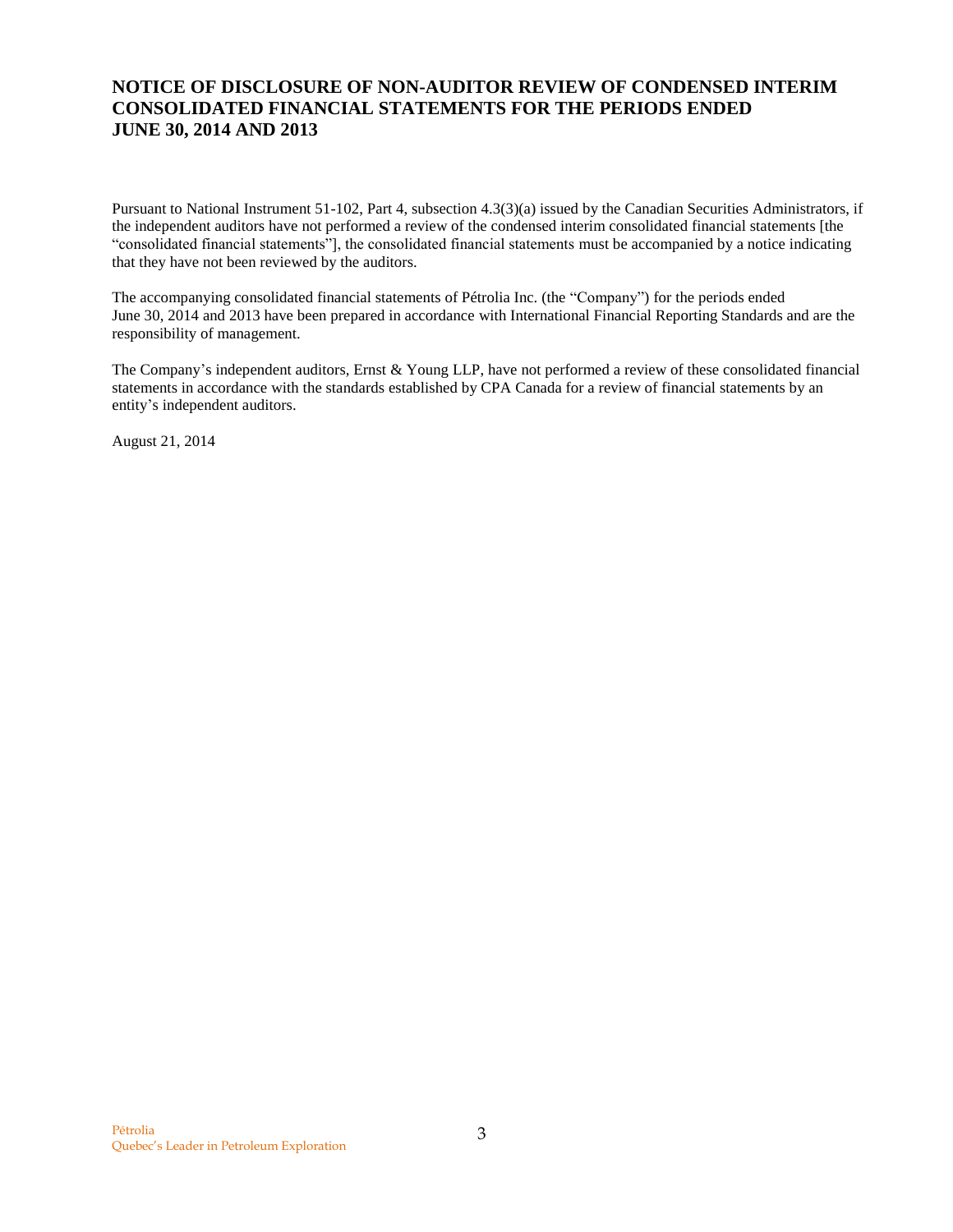

## **CONSOLIDATED STATEMENTS OF FINANCIAL POSITION**

(in Canadian dollars)

(Unaudited)

<span id="page-3-0"></span>

|                                                                  | As at June 30,<br>2014<br>\$ | As at December 31,<br>2013<br>\$ |
|------------------------------------------------------------------|------------------------------|----------------------------------|
| <b>ASSETS</b>                                                    |                              |                                  |
| <b>Current</b>                                                   |                              |                                  |
| Cash and cash equivalents (note 4)                               | 3,419,724                    | 4,082,904                        |
| Cash and cash equivalents held for exploration purposes (note 4) | 343,225                      | 904,737                          |
| Accounts receivable (note 5)                                     | 4,668,655                    | 4,633,279                        |
| Inventory                                                        | 465,079                      |                                  |
| Prepaid expenses<br>Short-term investment (note 6)               | 511,498                      | 105,287<br>930,000               |
|                                                                  | 9,408,181                    | 10,656,207                       |
|                                                                  |                              |                                  |
| Non-current<br>Investments in companies (note 7)                 | 43,283,487                   |                                  |
| Property, plant and equipment (note 8)                           | 590,751                      | 735,918                          |
| Exploration and evaluation assets (note 9)                       | 36,406,615                   | 41,687,247                       |
|                                                                  | 80,280,853                   | 42,423,165                       |
|                                                                  |                              |                                  |
|                                                                  | 89,689,034                   | 53,079,372                       |
| <b>LIABILITIES</b>                                               |                              |                                  |
| <b>Current</b>                                                   |                              |                                  |
| Trade and other payables (note 10)                               | 2,359,668                    | 1,735,527                        |
| Bank borrowings (note 11)                                        | 2,947,839                    | 2,886,528                        |
| Deferred lease inducements                                       | 6,850                        |                                  |
| Liability related to flow-through shares                         | 80,863                       | 212,416                          |
|                                                                  | 5,395,220                    | 4,834,471                        |
| Non-current                                                      |                              |                                  |
| Deferred lease inducements                                       | 45,668                       | 66,218                           |
| Provision for site restoration (note 12)                         | 730,011                      | 718,180                          |
| Deferred income tax liabilities                                  | 9,895,498                    | 357,762                          |
|                                                                  | 10,671,177                   | 1,142,160                        |
|                                                                  |                              |                                  |
|                                                                  | 16,066,397                   | 5,976,631                        |
| <b>EQUITY</b>                                                    |                              |                                  |
| Share capital (note 13)                                          | 57,318,381                   | 54,546,758                       |
| Contributed surplus                                              | 5,017,187                    | 4,824,472                        |
| Retained earnings (deficit)                                      | 11,287,069                   | (12, 268, 489)                   |
|                                                                  | 73,622,637                   | 47, 102, 741                     |
|                                                                  |                              |                                  |
|                                                                  | 89.689.034                   | 53,079,372                       |

Contingencies *(note 17)*

The accompanying notes are an integral part of the condensed interim consolidated financial statements.

On behalf of the Board On behalf of the Board

 $\frac{(signed) Myron T\acute{e}t} {\rm Director}$ 

*(signed)* Charles Boulanger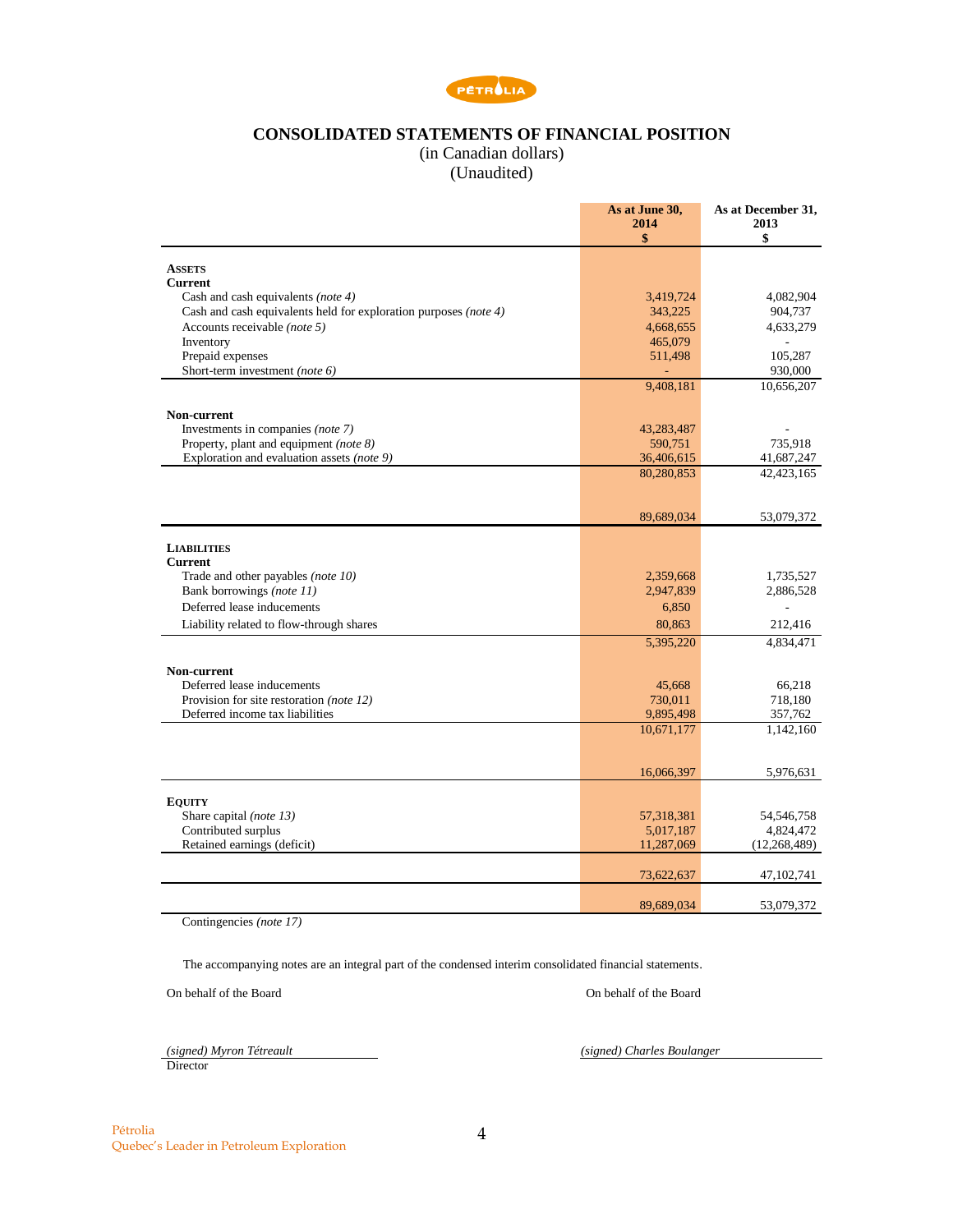

### **CONSOLIDATED STATEMENTS OF COMPREHENSIVE INCOME (LOSS)**

(in Canadian dollars) (Unaudited)

<span id="page-4-0"></span>

| For the periods ended                                  | <b>June 30, 2014</b> | June 30, 2013 | <b>June 30, 2014</b> | June 30, 2013 |
|--------------------------------------------------------|----------------------|---------------|----------------------|---------------|
|                                                        | $(3$ months)         | $(3$ months)  | $(6$ months)         | $(6$ months)  |
|                                                        | \$                   | \$            | \$                   | \$            |
|                                                        |                      |               |                      |               |
| <b>REVENUES</b>                                        |                      |               |                      |               |
| Revenue                                                | 44,472               | 2,994         | 50,466               | 6,066         |
| Project management                                     | 2,874                | 21,894        | 192,333              | 46,581        |
|                                                        |                      |               |                      |               |
|                                                        | 50,346               | 24,888        | 242,799              | 52,647        |
| <b>EXPENSES</b>                                        |                      |               |                      |               |
| Administrative expenses (Schedule A)                   | 1,368,831            | 679,928       | 1,997,957            | 1,553,671     |
| Operating expenses (Schedule B)                        |                      |               |                      | 212,945       |
| Financial income and expenses (Schedule C)             | 30,142               | (8,912)       | 42,608               | (37, 641)     |
| Gain on transfer of certain permits (note 9)           |                      |               | (34,809,059)         |               |
| Share of investment (income) loss                      | 49,845               |               | 49,845               |               |
|                                                        | 1,448,818            | 671,016       | (32,718,649)         | 1,728,975     |
|                                                        |                      |               |                      |               |
| <b>INCOME (LOSS) BEFORE TAXES</b>                      | (1,398,472)          | (646, 128)    | 32,961,448           | (1,676,328)   |
| Deferred tax                                           | (422, 565)           | (145, 583)    | 9,405,890            | (636,920)     |
|                                                        |                      |               |                      |               |
| NET INCOME (LOSS) AND COMPREHENSIVE INCOME             | (975, 907)           | (500, 545)    | 23,555,558           | (1,039,408)   |
| (LOSS) FOR THE PERIOD                                  |                      |               |                      |               |
|                                                        |                      |               |                      |               |
| <b>BASIC NET EARNINGS (LOSS) PER SHARE (note 15)</b>   | (0.013)              | (0.007)       | 0.330                | (0.015)       |
| <b>DILUTED NET EARNINGS (LOSS) PER SHARE (note 15)</b> | (0.013)              | (0.007)       | 0.329                | (0.015)       |
|                                                        |                      |               |                      |               |
|                                                        |                      |               |                      |               |
| <b>WEIGHTED AVERAGE NUMBER OF OUTSTANDING</b>          | 71,325,289           | 67,245,942    | 71,325,289           | 67,245,942    |
| <b>SHARES</b>                                          |                      |               |                      |               |
| <b>WEIGHTED AVERAGE NUMBER OF DILUTED SHARES</b>       | 71,325,289           | 67,245,942    | 71,698,587           | 67,245,942    |
|                                                        |                      |               |                      |               |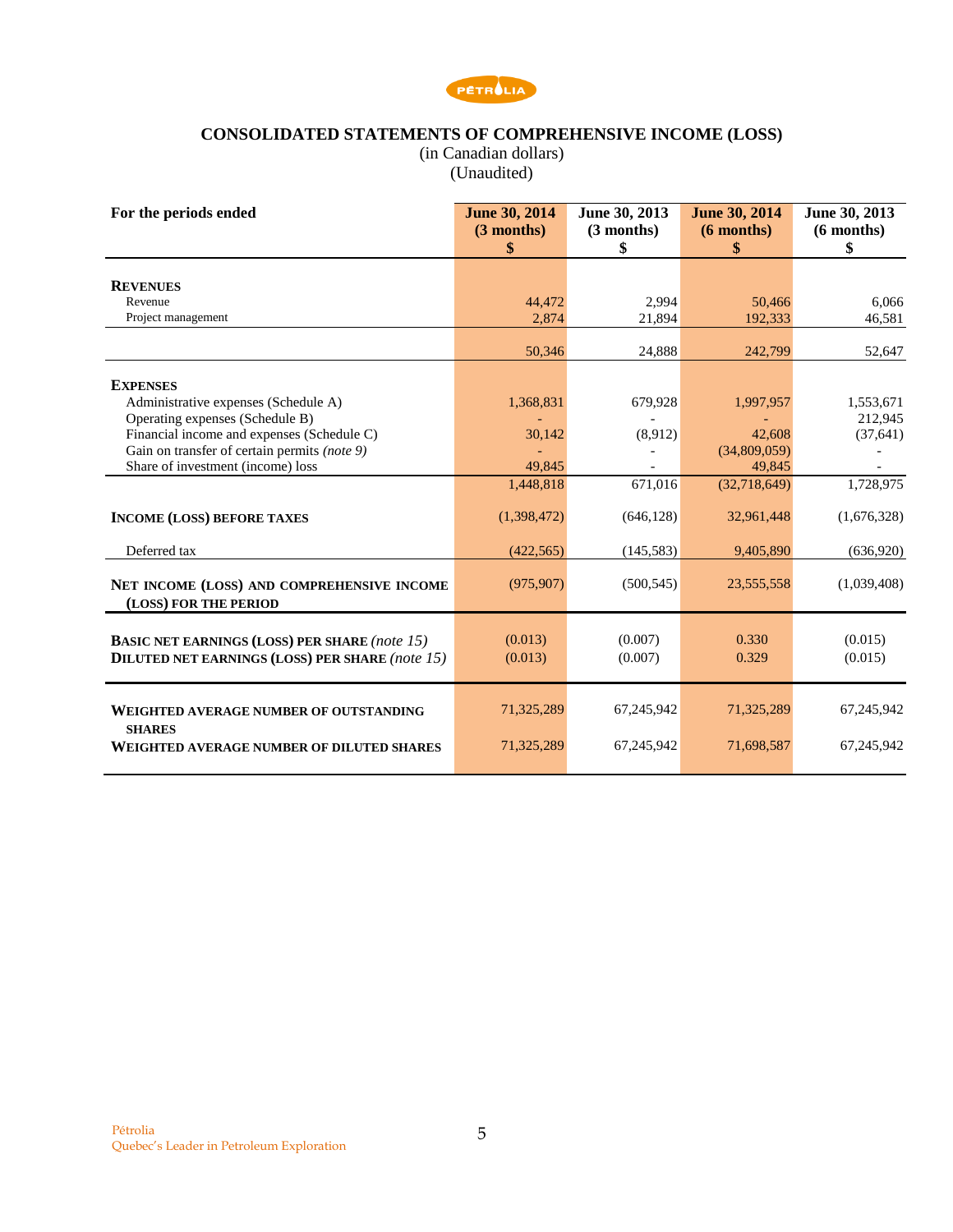

### **CONSOLIDATED STATEMENTS OF CHANGES IN EQUITY**

(in Canadian dollars)

(Unaudited)

<span id="page-5-0"></span>

|                                        | <b>Share capital</b> | <b>Contributed</b><br>surplus | <b>Retained</b><br>earnings<br>(deficit) | <b>Total equity</b> |
|----------------------------------------|----------------------|-------------------------------|------------------------------------------|---------------------|
|                                        | \$                   | \$                            | \$                                       | \$                  |
| <b>Unaudited balance as at</b>         |                      |                               |                                          |                     |
| <b>December 31, 2012</b>               | 52,243,701           | 3,906,628                     | (7,884,184)                              | 48,266,145          |
| Share issuance                         | 19,270               |                               |                                          | 19,270              |
| Exercise of share options              | 399,999              | (160,000)                     |                                          | 239,999             |
| Share-based payments                   | $\blacksquare$       | 223,200                       |                                          | 223,200             |
| <b>Issuance costs</b>                  | (36, 385)            |                               |                                          | (36, 385)           |
| Deferred tax related to issuance costs |                      |                               |                                          |                     |
| Net loss and comprehensive loss        |                      |                               | (1,046,425)                              | (1,046,425)         |
|                                        |                      |                               |                                          |                     |
| <b>Unaudited balance as at</b>         |                      |                               |                                          |                     |
| June 30, 2013                          | 52,626,585           | 3,969,828                     | (8,930,609)                              | 47,665,804          |
|                                        |                      |                               |                                          |                     |
| Share issuance                         | 2,074,480            |                               |                                          | 2,074,480           |
| Share-based payments                   |                      | 848,920                       |                                          | 848,920             |
| <b>Broker</b> warrants                 |                      | 5,724                         |                                          | 5,724               |
| Issuance costs                         | (258, 812)           |                               |                                          | (258, 812)          |
| Deferred tax related to issuance costs | 104,505              |                               |                                          | 104,505             |
| Net loss and comprehensive loss        |                      |                               | (3,337,880)                              | (3,337,880)         |
|                                        |                      |                               |                                          |                     |
| <b>Unaudited balance as at</b>         |                      |                               |                                          |                     |
| December 31, 2013                      | 54, 546, 758         | 4,824,472                     | (12, 268, 489)                           | 47, 102, 741        |
| Share issuance                         | 3,000,000            |                               |                                          | 3,000,000           |
| Exercise of share options              | 7,500                |                               |                                          | 7,500               |
| Share-based payments                   |                      | 192,715                       |                                          | 192,715             |
| Share issuance costs                   | (235, 877)           |                               |                                          | (235, 877)          |
| Net income and comprehensive income    |                      |                               | 23,555,558                               | 23,555,558          |
|                                        |                      |                               |                                          |                     |
|                                        |                      |                               |                                          |                     |
| <b>Unaudited balance as at</b>         |                      |                               |                                          |                     |
| June 30, 2014                          | 57,318,381           | 5,017,187                     | 11,287,069                               | 73,622,637          |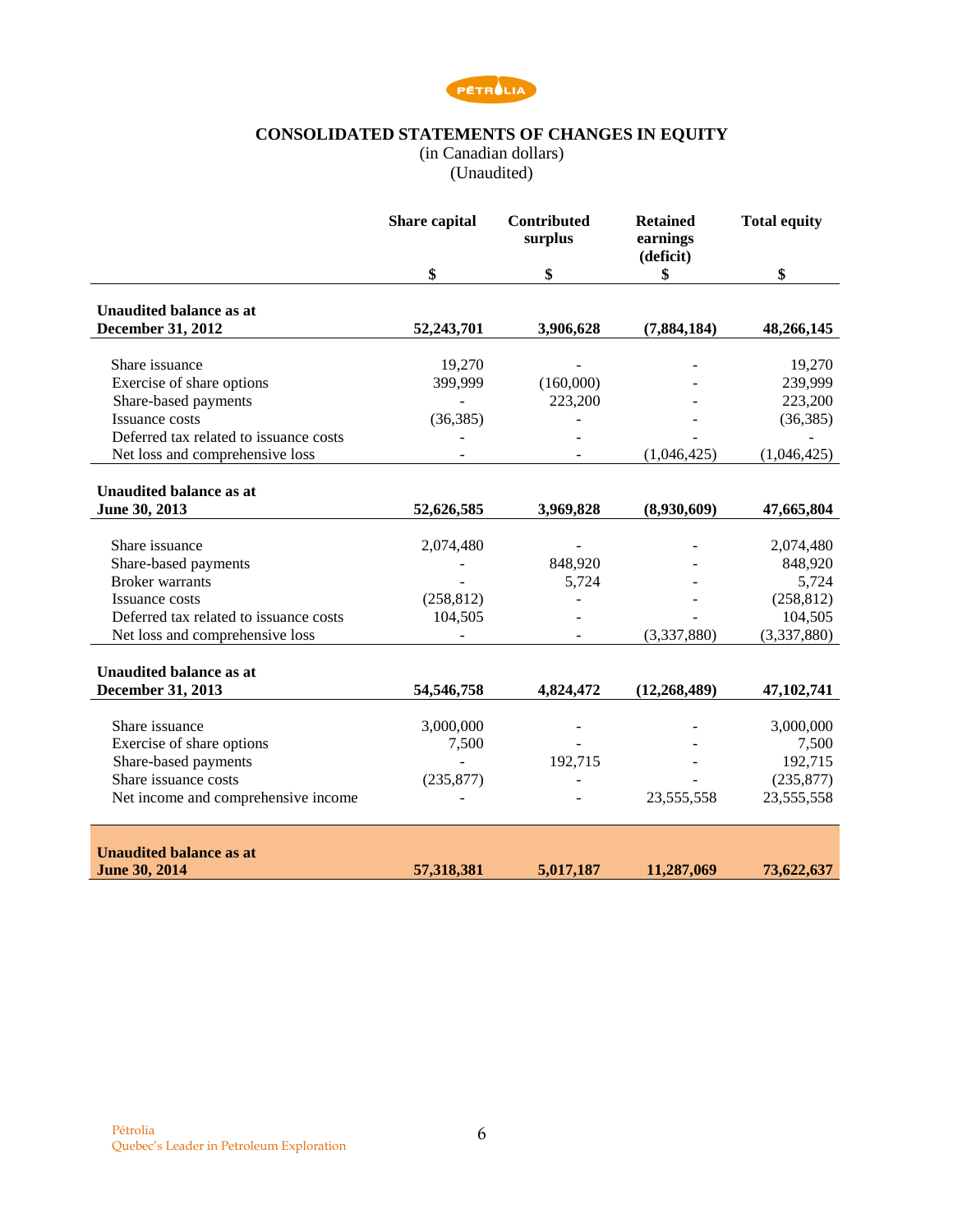

# **CONSOLIDATED STATEMENTS OF CASH FLOWS**

(in Canadian dollars) (Unaudited)

<span id="page-6-0"></span>

| 2014<br>2013<br>\$<br>\$<br><b>OPERATING ACTIVITIES</b><br>(1,039,408)<br>Net income (loss)<br>23, 555, 558<br>Items not affecting cash:<br>Depreciation of property, plant and equipment<br>165,539<br>152,013<br>Amortization of financial expenses<br>61,311<br>Deferred tax<br>9,406,183<br>(388,087)<br>Accretion expense<br>12,131<br>Share-based payments<br>192,715<br>223,200<br>Gain on transfer of assets<br>3,576<br>Amortization of deferred lease inducements<br>(13,700)<br>(13,700)<br>Non-cash gain on transfer of ownership of certain licences (note 9)<br>(34,858,905)<br>(1,479,168)<br>(1,062,406)<br>Net change in non-cash working capital items:<br>Accounts receivable<br>240,527<br>1,119,845<br>Prepaid expenses<br>(406, 211)<br>34,171<br>Inventories<br>(465,079)<br>Trade and other payables<br>370,948<br>(251, 616)<br>902,400<br>(259, 815)<br><b>FINANCING ACTIVITIES</b><br>Share issuance<br>3,007,500<br>259,269<br>(36, 385)<br>Share issuance costs<br>(235, 877)<br>Increase in bank borrowing<br>2,179,380<br>Disposal of investment<br>930,000<br>3,701,623<br>2,402,264<br><b>INVESTING ACTIVITIES</b><br>Acquisition of oil and gas properties<br>(106, 881)<br>(1,075)<br>Additions to property, plant and equipment<br>(20, 370)<br>Interest equalization payment made to a partner (note 9)<br>(1,933,333)<br>(3,576)<br>Deposit on exploration costs<br>2,100,000<br>Increase in deferred exploration costs, net of deductions<br>(1, 126, 748)<br>(9,546,676)<br>(3,187,332)<br>(7,451,327)<br>(5,209,069)<br>(1,224,692)<br><b>INCREASE (DECREASE) IN CASH AND CASH EQUIVALENTS</b><br>4,987,641<br>6,414,870<br>CASH AND CASH EQUIVALENTS, BEGINNING OF PERIOD<br>CASH AND CASH EQUIVALENTS, END OF PERIOD (note 3)<br>3,762,949<br>1,205,801<br>CASH AND CASH EQUIVALENTS COMPRISE:<br>Cash<br>318,618<br>751,470<br>Guaranteed investment certificates (redeemable at any time)<br>3,444,331<br>454,331<br>3,762,949<br>1,205,801 | For the six-month periods ended<br>June 30, 2013 |  |
|------------------------------------------------------------------------------------------------------------------------------------------------------------------------------------------------------------------------------------------------------------------------------------------------------------------------------------------------------------------------------------------------------------------------------------------------------------------------------------------------------------------------------------------------------------------------------------------------------------------------------------------------------------------------------------------------------------------------------------------------------------------------------------------------------------------------------------------------------------------------------------------------------------------------------------------------------------------------------------------------------------------------------------------------------------------------------------------------------------------------------------------------------------------------------------------------------------------------------------------------------------------------------------------------------------------------------------------------------------------------------------------------------------------------------------------------------------------------------------------------------------------------------------------------------------------------------------------------------------------------------------------------------------------------------------------------------------------------------------------------------------------------------------------------------------------------------------------------------------------------------------------------------------------------------------------------------------------------------------------|--------------------------------------------------|--|
|                                                                                                                                                                                                                                                                                                                                                                                                                                                                                                                                                                                                                                                                                                                                                                                                                                                                                                                                                                                                                                                                                                                                                                                                                                                                                                                                                                                                                                                                                                                                                                                                                                                                                                                                                                                                                                                                                                                                                                                          |                                                  |  |
|                                                                                                                                                                                                                                                                                                                                                                                                                                                                                                                                                                                                                                                                                                                                                                                                                                                                                                                                                                                                                                                                                                                                                                                                                                                                                                                                                                                                                                                                                                                                                                                                                                                                                                                                                                                                                                                                                                                                                                                          |                                                  |  |
|                                                                                                                                                                                                                                                                                                                                                                                                                                                                                                                                                                                                                                                                                                                                                                                                                                                                                                                                                                                                                                                                                                                                                                                                                                                                                                                                                                                                                                                                                                                                                                                                                                                                                                                                                                                                                                                                                                                                                                                          |                                                  |  |
|                                                                                                                                                                                                                                                                                                                                                                                                                                                                                                                                                                                                                                                                                                                                                                                                                                                                                                                                                                                                                                                                                                                                                                                                                                                                                                                                                                                                                                                                                                                                                                                                                                                                                                                                                                                                                                                                                                                                                                                          |                                                  |  |
|                                                                                                                                                                                                                                                                                                                                                                                                                                                                                                                                                                                                                                                                                                                                                                                                                                                                                                                                                                                                                                                                                                                                                                                                                                                                                                                                                                                                                                                                                                                                                                                                                                                                                                                                                                                                                                                                                                                                                                                          |                                                  |  |
|                                                                                                                                                                                                                                                                                                                                                                                                                                                                                                                                                                                                                                                                                                                                                                                                                                                                                                                                                                                                                                                                                                                                                                                                                                                                                                                                                                                                                                                                                                                                                                                                                                                                                                                                                                                                                                                                                                                                                                                          |                                                  |  |
|                                                                                                                                                                                                                                                                                                                                                                                                                                                                                                                                                                                                                                                                                                                                                                                                                                                                                                                                                                                                                                                                                                                                                                                                                                                                                                                                                                                                                                                                                                                                                                                                                                                                                                                                                                                                                                                                                                                                                                                          |                                                  |  |
|                                                                                                                                                                                                                                                                                                                                                                                                                                                                                                                                                                                                                                                                                                                                                                                                                                                                                                                                                                                                                                                                                                                                                                                                                                                                                                                                                                                                                                                                                                                                                                                                                                                                                                                                                                                                                                                                                                                                                                                          |                                                  |  |
|                                                                                                                                                                                                                                                                                                                                                                                                                                                                                                                                                                                                                                                                                                                                                                                                                                                                                                                                                                                                                                                                                                                                                                                                                                                                                                                                                                                                                                                                                                                                                                                                                                                                                                                                                                                                                                                                                                                                                                                          |                                                  |  |
|                                                                                                                                                                                                                                                                                                                                                                                                                                                                                                                                                                                                                                                                                                                                                                                                                                                                                                                                                                                                                                                                                                                                                                                                                                                                                                                                                                                                                                                                                                                                                                                                                                                                                                                                                                                                                                                                                                                                                                                          |                                                  |  |
|                                                                                                                                                                                                                                                                                                                                                                                                                                                                                                                                                                                                                                                                                                                                                                                                                                                                                                                                                                                                                                                                                                                                                                                                                                                                                                                                                                                                                                                                                                                                                                                                                                                                                                                                                                                                                                                                                                                                                                                          |                                                  |  |
|                                                                                                                                                                                                                                                                                                                                                                                                                                                                                                                                                                                                                                                                                                                                                                                                                                                                                                                                                                                                                                                                                                                                                                                                                                                                                                                                                                                                                                                                                                                                                                                                                                                                                                                                                                                                                                                                                                                                                                                          |                                                  |  |
|                                                                                                                                                                                                                                                                                                                                                                                                                                                                                                                                                                                                                                                                                                                                                                                                                                                                                                                                                                                                                                                                                                                                                                                                                                                                                                                                                                                                                                                                                                                                                                                                                                                                                                                                                                                                                                                                                                                                                                                          |                                                  |  |
|                                                                                                                                                                                                                                                                                                                                                                                                                                                                                                                                                                                                                                                                                                                                                                                                                                                                                                                                                                                                                                                                                                                                                                                                                                                                                                                                                                                                                                                                                                                                                                                                                                                                                                                                                                                                                                                                                                                                                                                          |                                                  |  |
|                                                                                                                                                                                                                                                                                                                                                                                                                                                                                                                                                                                                                                                                                                                                                                                                                                                                                                                                                                                                                                                                                                                                                                                                                                                                                                                                                                                                                                                                                                                                                                                                                                                                                                                                                                                                                                                                                                                                                                                          |                                                  |  |
|                                                                                                                                                                                                                                                                                                                                                                                                                                                                                                                                                                                                                                                                                                                                                                                                                                                                                                                                                                                                                                                                                                                                                                                                                                                                                                                                                                                                                                                                                                                                                                                                                                                                                                                                                                                                                                                                                                                                                                                          |                                                  |  |
|                                                                                                                                                                                                                                                                                                                                                                                                                                                                                                                                                                                                                                                                                                                                                                                                                                                                                                                                                                                                                                                                                                                                                                                                                                                                                                                                                                                                                                                                                                                                                                                                                                                                                                                                                                                                                                                                                                                                                                                          |                                                  |  |
|                                                                                                                                                                                                                                                                                                                                                                                                                                                                                                                                                                                                                                                                                                                                                                                                                                                                                                                                                                                                                                                                                                                                                                                                                                                                                                                                                                                                                                                                                                                                                                                                                                                                                                                                                                                                                                                                                                                                                                                          |                                                  |  |
|                                                                                                                                                                                                                                                                                                                                                                                                                                                                                                                                                                                                                                                                                                                                                                                                                                                                                                                                                                                                                                                                                                                                                                                                                                                                                                                                                                                                                                                                                                                                                                                                                                                                                                                                                                                                                                                                                                                                                                                          |                                                  |  |
|                                                                                                                                                                                                                                                                                                                                                                                                                                                                                                                                                                                                                                                                                                                                                                                                                                                                                                                                                                                                                                                                                                                                                                                                                                                                                                                                                                                                                                                                                                                                                                                                                                                                                                                                                                                                                                                                                                                                                                                          |                                                  |  |
|                                                                                                                                                                                                                                                                                                                                                                                                                                                                                                                                                                                                                                                                                                                                                                                                                                                                                                                                                                                                                                                                                                                                                                                                                                                                                                                                                                                                                                                                                                                                                                                                                                                                                                                                                                                                                                                                                                                                                                                          |                                                  |  |
|                                                                                                                                                                                                                                                                                                                                                                                                                                                                                                                                                                                                                                                                                                                                                                                                                                                                                                                                                                                                                                                                                                                                                                                                                                                                                                                                                                                                                                                                                                                                                                                                                                                                                                                                                                                                                                                                                                                                                                                          |                                                  |  |
|                                                                                                                                                                                                                                                                                                                                                                                                                                                                                                                                                                                                                                                                                                                                                                                                                                                                                                                                                                                                                                                                                                                                                                                                                                                                                                                                                                                                                                                                                                                                                                                                                                                                                                                                                                                                                                                                                                                                                                                          |                                                  |  |
|                                                                                                                                                                                                                                                                                                                                                                                                                                                                                                                                                                                                                                                                                                                                                                                                                                                                                                                                                                                                                                                                                                                                                                                                                                                                                                                                                                                                                                                                                                                                                                                                                                                                                                                                                                                                                                                                                                                                                                                          |                                                  |  |
|                                                                                                                                                                                                                                                                                                                                                                                                                                                                                                                                                                                                                                                                                                                                                                                                                                                                                                                                                                                                                                                                                                                                                                                                                                                                                                                                                                                                                                                                                                                                                                                                                                                                                                                                                                                                                                                                                                                                                                                          |                                                  |  |
|                                                                                                                                                                                                                                                                                                                                                                                                                                                                                                                                                                                                                                                                                                                                                                                                                                                                                                                                                                                                                                                                                                                                                                                                                                                                                                                                                                                                                                                                                                                                                                                                                                                                                                                                                                                                                                                                                                                                                                                          |                                                  |  |
|                                                                                                                                                                                                                                                                                                                                                                                                                                                                                                                                                                                                                                                                                                                                                                                                                                                                                                                                                                                                                                                                                                                                                                                                                                                                                                                                                                                                                                                                                                                                                                                                                                                                                                                                                                                                                                                                                                                                                                                          |                                                  |  |
|                                                                                                                                                                                                                                                                                                                                                                                                                                                                                                                                                                                                                                                                                                                                                                                                                                                                                                                                                                                                                                                                                                                                                                                                                                                                                                                                                                                                                                                                                                                                                                                                                                                                                                                                                                                                                                                                                                                                                                                          |                                                  |  |
|                                                                                                                                                                                                                                                                                                                                                                                                                                                                                                                                                                                                                                                                                                                                                                                                                                                                                                                                                                                                                                                                                                                                                                                                                                                                                                                                                                                                                                                                                                                                                                                                                                                                                                                                                                                                                                                                                                                                                                                          |                                                  |  |
|                                                                                                                                                                                                                                                                                                                                                                                                                                                                                                                                                                                                                                                                                                                                                                                                                                                                                                                                                                                                                                                                                                                                                                                                                                                                                                                                                                                                                                                                                                                                                                                                                                                                                                                                                                                                                                                                                                                                                                                          |                                                  |  |
|                                                                                                                                                                                                                                                                                                                                                                                                                                                                                                                                                                                                                                                                                                                                                                                                                                                                                                                                                                                                                                                                                                                                                                                                                                                                                                                                                                                                                                                                                                                                                                                                                                                                                                                                                                                                                                                                                                                                                                                          |                                                  |  |
|                                                                                                                                                                                                                                                                                                                                                                                                                                                                                                                                                                                                                                                                                                                                                                                                                                                                                                                                                                                                                                                                                                                                                                                                                                                                                                                                                                                                                                                                                                                                                                                                                                                                                                                                                                                                                                                                                                                                                                                          |                                                  |  |
|                                                                                                                                                                                                                                                                                                                                                                                                                                                                                                                                                                                                                                                                                                                                                                                                                                                                                                                                                                                                                                                                                                                                                                                                                                                                                                                                                                                                                                                                                                                                                                                                                                                                                                                                                                                                                                                                                                                                                                                          |                                                  |  |
|                                                                                                                                                                                                                                                                                                                                                                                                                                                                                                                                                                                                                                                                                                                                                                                                                                                                                                                                                                                                                                                                                                                                                                                                                                                                                                                                                                                                                                                                                                                                                                                                                                                                                                                                                                                                                                                                                                                                                                                          |                                                  |  |
|                                                                                                                                                                                                                                                                                                                                                                                                                                                                                                                                                                                                                                                                                                                                                                                                                                                                                                                                                                                                                                                                                                                                                                                                                                                                                                                                                                                                                                                                                                                                                                                                                                                                                                                                                                                                                                                                                                                                                                                          |                                                  |  |
|                                                                                                                                                                                                                                                                                                                                                                                                                                                                                                                                                                                                                                                                                                                                                                                                                                                                                                                                                                                                                                                                                                                                                                                                                                                                                                                                                                                                                                                                                                                                                                                                                                                                                                                                                                                                                                                                                                                                                                                          |                                                  |  |
|                                                                                                                                                                                                                                                                                                                                                                                                                                                                                                                                                                                                                                                                                                                                                                                                                                                                                                                                                                                                                                                                                                                                                                                                                                                                                                                                                                                                                                                                                                                                                                                                                                                                                                                                                                                                                                                                                                                                                                                          |                                                  |  |
|                                                                                                                                                                                                                                                                                                                                                                                                                                                                                                                                                                                                                                                                                                                                                                                                                                                                                                                                                                                                                                                                                                                                                                                                                                                                                                                                                                                                                                                                                                                                                                                                                                                                                                                                                                                                                                                                                                                                                                                          |                                                  |  |
|                                                                                                                                                                                                                                                                                                                                                                                                                                                                                                                                                                                                                                                                                                                                                                                                                                                                                                                                                                                                                                                                                                                                                                                                                                                                                                                                                                                                                                                                                                                                                                                                                                                                                                                                                                                                                                                                                                                                                                                          |                                                  |  |
|                                                                                                                                                                                                                                                                                                                                                                                                                                                                                                                                                                                                                                                                                                                                                                                                                                                                                                                                                                                                                                                                                                                                                                                                                                                                                                                                                                                                                                                                                                                                                                                                                                                                                                                                                                                                                                                                                                                                                                                          |                                                  |  |
|                                                                                                                                                                                                                                                                                                                                                                                                                                                                                                                                                                                                                                                                                                                                                                                                                                                                                                                                                                                                                                                                                                                                                                                                                                                                                                                                                                                                                                                                                                                                                                                                                                                                                                                                                                                                                                                                                                                                                                                          |                                                  |  |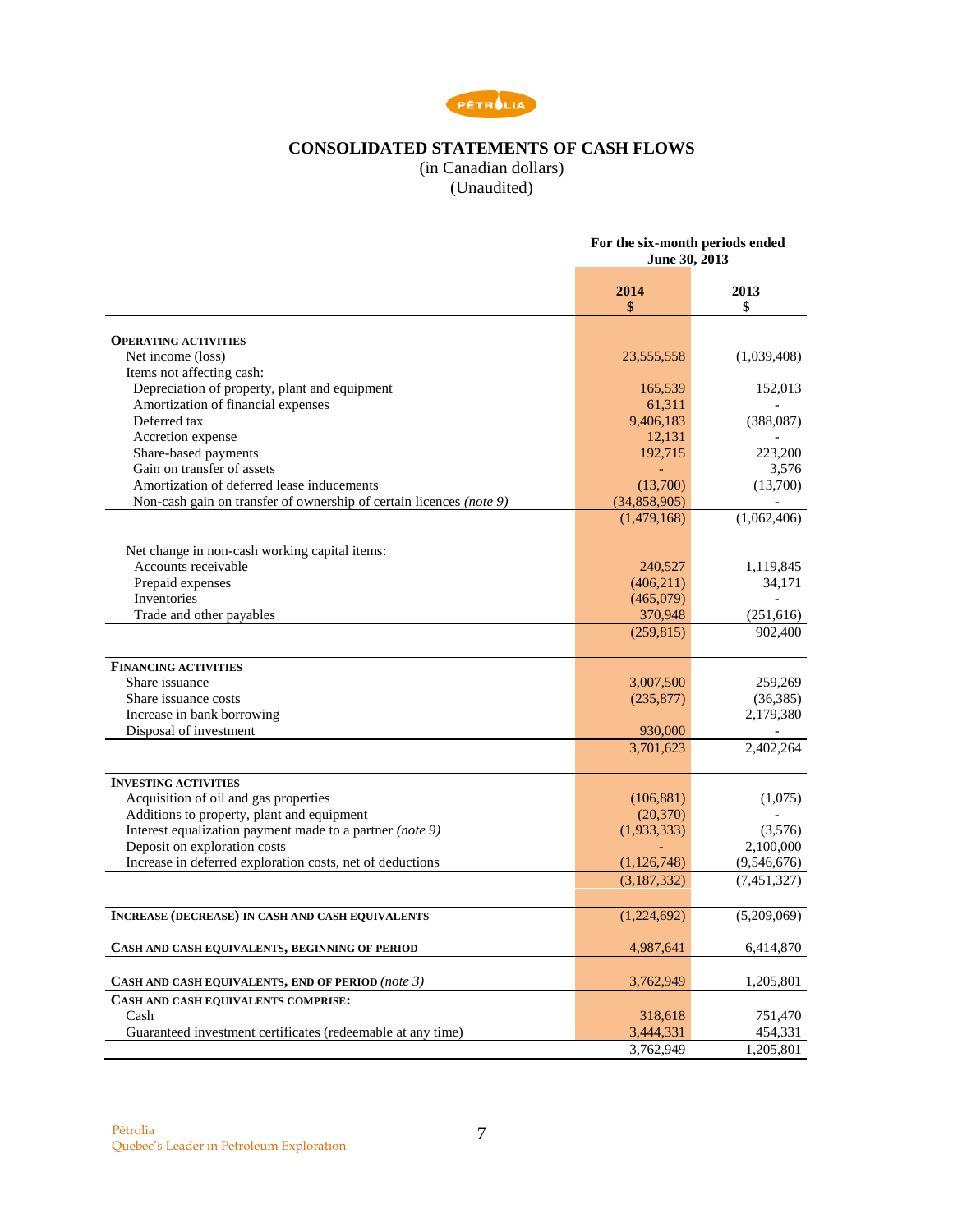## <span id="page-7-1"></span><span id="page-7-0"></span>**1. INCORPORATION, GOING CONCERN AND CONDENSED INTERIM CONSOLIDATED INFORMATION**

#### **Incorporation and nature of business**

The Company, incorporated under Part 1A of the Quebec *Companies Act* and governed by the provisions of the Quebec *Business Corporations Act*, is an oil and gas exploration company. Its stock has been listed on the TSX Venture Exchange since February 16, 2005 under the symbol PEA. The Company's head office is located at 305 Charest Blvd. E., 10<sup>th</sup> Floor, Quebec City, Quebec G1K 3H3.

#### **Going concern**

The Company has not yet determined whether its oil and gas properties and exploration costs include economically viable reserves. Recouping oil and gas property and exploration costs hinges on the Company's ability to economically operate its reserves and to obtain financing to continue property exploration, evaluation, property development, construction and begin commercial production or to generate proceeds from the disposal of properties.

The financial statements have been prepared in accordance with International Financial Reporting Standards ("IFRS"), applicable to a going concern, which contemplates the realization of assets and settlement of liabilities in the normal course of business as they come due. In assessing whether the going concern assumption is appropriate, management takes into account all available information about the future, which is at least, but not limited to, 12 months from the end of the reporting period. Management is aware, in making its assessment, of material uncertainties related to events and conditions that cast significant doubt upon the Company's ability to continue as a going concern and, accordingly, the appropriateness of the use of IFRS applicable to a going concern, as described in the following paragraph. These financial statements do not reflect the adjustments to the carrying amounts of assets, liabilities and expenses and to classifications in the statement of financial position that would be necessary should the going concern assumption not be appropriate. These adjustments could be material.

The Company recorded a comprehensive loss of (\$975,907) for the period ended June 30, 2014, and had retained earnings of \$11,287,069 at June 30, 2014. In addition to ongoing working capital requirements, the Company must secure sufficient funding to meet its obligations and existing commitments for exploration and evaluation programs and pay general and administrative expenses. As at June 30, 2014, the Company had positive working capital of \$4,012,961, including cash and cash equivalents of \$3,419,724. Management considers that these funds will not be sufficient to meet the Company's obligations and expenses projected up to December 31, 2014. Any shortfall could be met in a number of ways in the future, including but not limited to, the issuance of new debt or equity instruments, additional cost-cutting measures and/or the introduction of new partners, on which the Company is presently working. If management is unable to secure new funding, the Company may be unable to continue its operations, and amounts realized for assets might be less than the amounts reflected in these financial statements.

### **CONDENSED INTERIM CONSOLIDATED FINANCIAL INFORMATION**

<span id="page-7-2"></span>The financial information as at June 30, 2014 and for the six-month periods ended June 30, 2014 and 2013 is unaudited. However, it is management's view that all adjustments required to present fairly the results for these periods have been included. The adjustments made were of a normal recurring nature. The interim consolidated operating results do not necessarily reflect the operating results anticipated for the full fiscal year.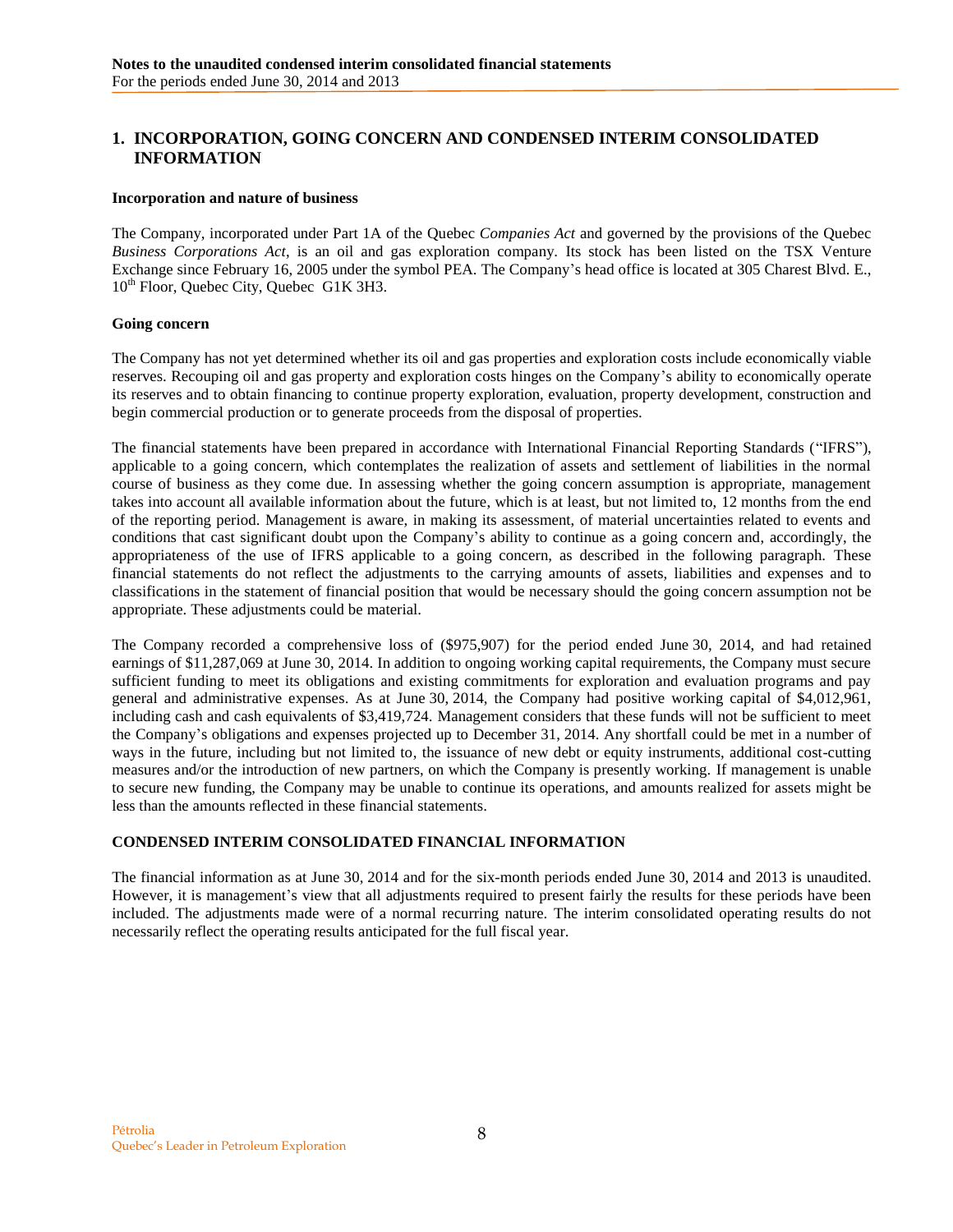## **2. BASIS FOR THE PREPARATION OF CONDENSED INTERIM CONSOLIDATED FINANCIAL STATEMENTS**

These condensed interim consolidated financial statements were prepared in accordance with IAS 34, *Interim Financial Reporting*, published by the International Accounting Standards Board ("IASB") and set out in the CPA Canada Handbook. The accounting policies applied in these condensed interim consolidated financial statements are the same as those in the most recent annual financial statements, except for the changes in accounting policies detailed below. The condensed interim consolidated financial statements should be read in conjunction with the audited annual financial statements for the fiscal year ended December 31, 2013, including the notes thereto.

All amounts are expressed in Canadian dollars.

## <span id="page-8-0"></span>**3. CHANGES IN ACCOUNTING POLICIES**

On January 1, 2014, the Company retrospectively adopted IFRIC 21, *Levies*, which clarifies the timing of accounting for a liability for outflow of resources that is imposed by governments in accordance with legislation, based on the activity that triggers the payment. The adoption of this interpretation did not have a material impact on the consolidated financial statements.

#### **Basis of consolidation**

These consolidated financial statements comprise the accounts of the Company and the subsidiaries under its control. The Company controls an entity when it has power to direct the relevant activities, and when it has the ability to affect those returns through its power over the entity. Subsidiaries are fully consolidated from the date the Company acquires control and are deconsolidated on the date control ends. Intercompany transactions and balances and unrealized gains and losses on transactions between these entities are eliminated.

The consolidated financial statements include the accounts of the following subsidiaries:

| Subsidiary              | Voting rights | ocation |
|-------------------------|---------------|---------|
| Pétrolia Anticosti Inc. | 100%          | `anada  |
| Investissement PEA Inc. | 100%          | `anada  |

#### **Investment agreement**

Through Investissement PEA Inc., a wholly owned subsidiary, Pétrolia holds a 21.7% interest in the units and voting rights of Anticosti Hydrocarbons L.P. The investment is accounted for using the equity method.

# <span id="page-8-1"></span>**4. CASH AND CASH EQUIVALENTS**

Cash and cash equivalents include the following items:

|                                                               | As at June 30,<br>2014 | As at December 31,<br>2013 |
|---------------------------------------------------------------|------------------------|----------------------------|
|                                                               |                        |                            |
| Cash (bank overdraft)                                         | 318.618                | 158,310                    |
| Guaranteed investment certificates                            | 3,444,331              | 4,829,331                  |
|                                                               | 3,762,949              | 4,987,641                  |
| Less: Cash and cash equivalents held for exploration purposes | 343.225                | 904,737                    |
|                                                               |                        |                            |
| Cash and cash equivalents                                     | 3.419.724              | 4,082,904                  |

(1) Cash and cash equivalents held for exploration purposes represents available financing proceeds related to flow-through shares. According to restrictions imposed under financing arrangements, the Company must allocate these funds to the exploration of oil and gas properties.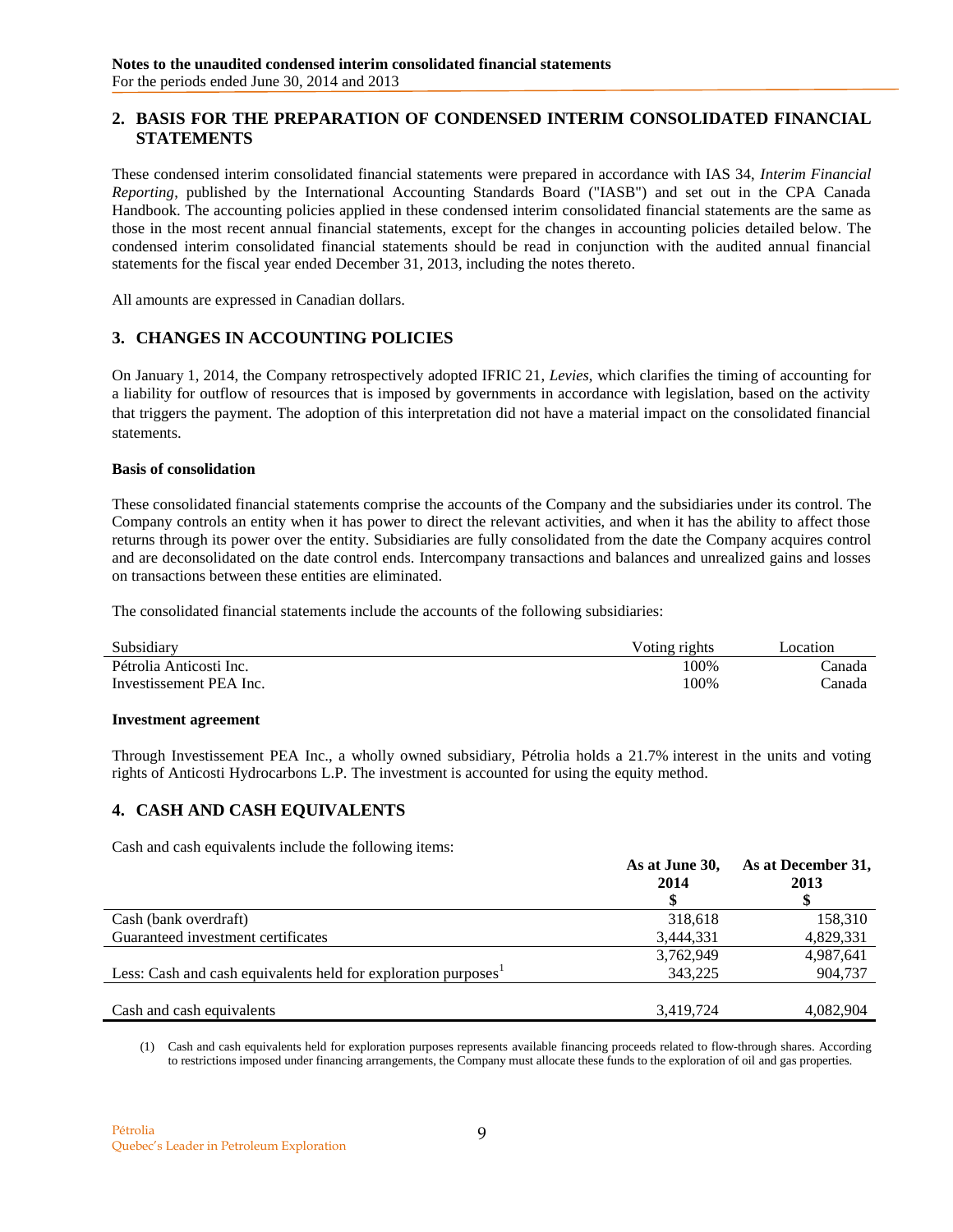As at June 30, 2014, cash and cash equivalents included guaranteed investment certificates carrying interest at 1.30% (between 1.04% and 1.30% as at December 31, 2013) maturing on December 22, 2014. These instruments are redeemable at any time without penalty.

# <span id="page-9-0"></span>**5. ACCOUNTS RECEIVABLE**

|                        | As at June 30,<br>2014 | As at December 31,<br>2013 |  |
|------------------------|------------------------|----------------------------|--|
|                        |                        | \$                         |  |
| Partners               | 357,407                | 575,964                    |  |
| Commodity taxes        | 337,207                | 154,582                    |  |
| Tax credits receivable | 3,592,833              | 3,848,569                  |  |
| Interest receivable    | 24,424                 | 15,755                     |  |
| Other                  | 359,784                | 38,409                     |  |
|                        |                        |                            |  |
|                        | 4,668,655              | 4,633,279                  |  |

As at June 30, 2014, the Company recorded a resource tax credit of \$3,592,833 (\$3,848,569 as at December 31, 2013).

Tax credits receivable relate to claims that have not yet been reviewed by tax authorities.

All the amounts have short-term maturities.

## <span id="page-9-1"></span>**6. INVESTMENTS**

|                                                                      | As at June 30,<br>2014 | As at December 31,<br>2013 |  |
|----------------------------------------------------------------------|------------------------|----------------------------|--|
|                                                                      |                        |                            |  |
| Guaranteed investment certificate, 1.25%, redeemable at any time and |                        |                            |  |
| maturing in December 2014                                            |                        | 930,000                    |  |
|                                                                      |                        | 930,000                    |  |
| Short-term investment                                                |                        | 930,000                    |  |
|                                                                      |                        |                            |  |
|                                                                      |                        |                            |  |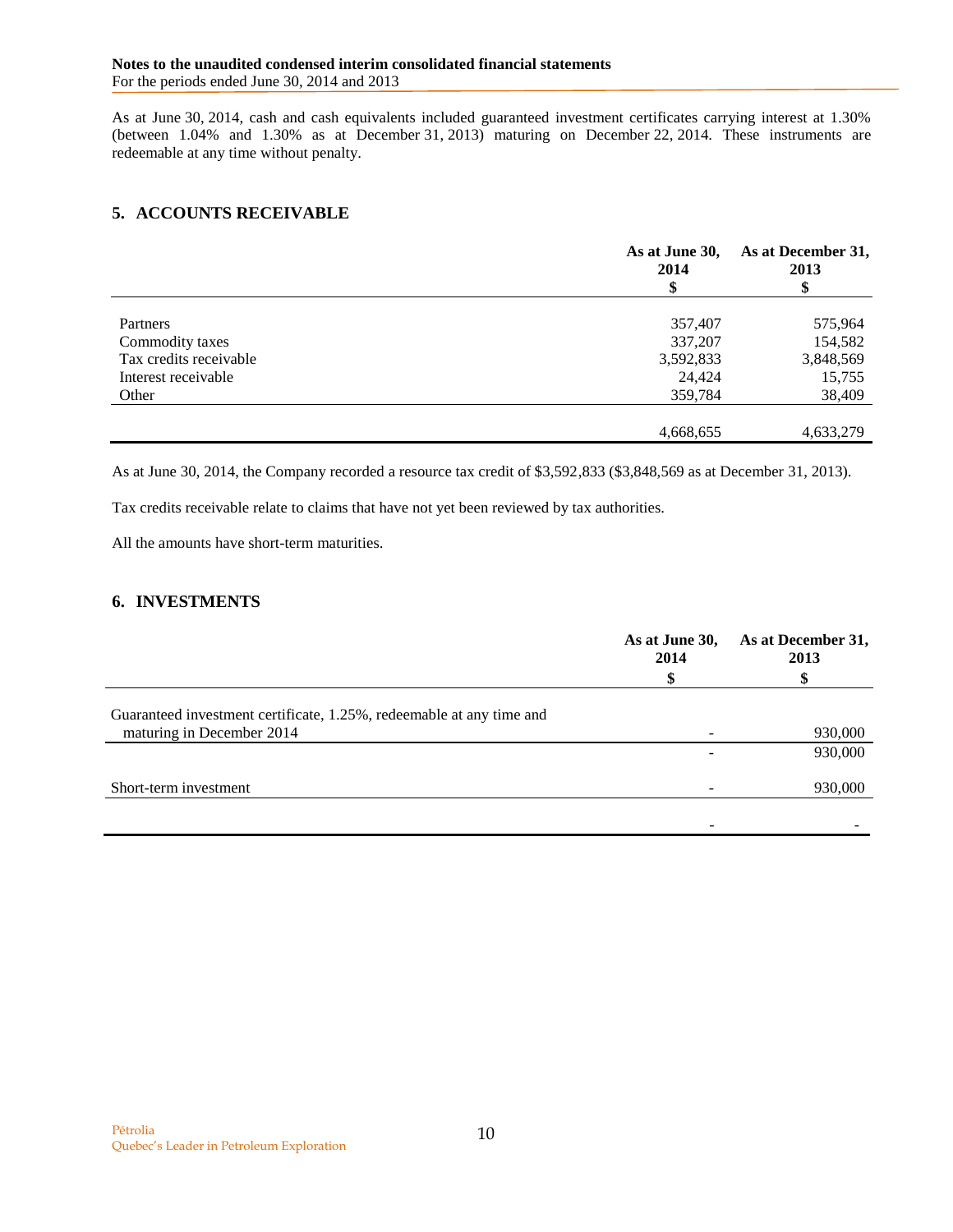# <span id="page-10-0"></span>**7. INVESTMENT IN A COMPANY**

Through a wholly owned subsidiary, Pétrolia holds a 21.7% interest in the units of Anticosti Hydrocarbons L.P. Key unaudited financial information is detailed as follows:

|                            | Anticosti Hydrocarbons L.P. |
|----------------------------|-----------------------------|
|                            |                             |
| Current assets             | \$10,079,957                |
| Non-current assets         | \$1,183,996                 |
| <b>Current liabilities</b> |                             |
| Non-current liabilities    |                             |
| Revenues                   |                             |
| Net income                 | $$$ (35,1                   |

# <span id="page-10-1"></span>**8. PROPERTY, PLANT AND EQUIPMENT**

|                                            | Leasehold<br>improvements<br>У. | IT. office<br>and field<br>equipment | Automotive<br>equipment | Reserves<br>S | Field<br>offices<br>S | Land   | Total<br>Jэ. |
|--------------------------------------------|---------------------------------|--------------------------------------|-------------------------|---------------|-----------------------|--------|--------------|
| Gross carrying amount                      |                                 |                                      |                         |               |                       |        |              |
| Balance as at December 31, 2013            | 577,484                         | 300.494                              | 197,552                 | 322.881       | 186,107               | 75,434 | 1,659,952    |
| <b>Additions</b>                           |                                 | 20,370                               |                         |               |                       |        | 20,370       |
| Disposals                                  |                                 |                                      | ۰                       |               |                       |        |              |
| Balance as at June 30, 2014                | 577.484                         | 320,864                              | 197,552                 | 322.881       | 186.107               | 75.434 | 1,680,322    |
| <b>Accumulated depreciation</b>            |                                 |                                      |                         |               |                       |        |              |
| Balance as at December 31, 2013            | 422,487                         | 183,630                              | 160,669                 | 105,510       | 51,738                |        | 924,034      |
| Disposals                                  |                                 |                                      |                         |               |                       |        |              |
| Depreciation                               | 110.413                         | 14.420                               | 5,532                   | 21,737        | 13,435                | ۰      | 165,539      |
| Balance as at June 30, 2014                | 532,900                         | 198,050                              | 166,201                 | 127.247       | 65,173                | ۰      | 1.089.571    |
| Net carrying amount as at<br>June 30, 2014 | 44,584                          | 122,814                              | 31,351                  | 195,634       | 120,934               | 75,434 | 590,751      |

# <span id="page-10-2"></span>**9. EXPLORATION AND EVALUATION ASSETS**

| Oil and gas properties             |                      |                  |                  |                         |
|------------------------------------|----------------------|------------------|------------------|-------------------------|
|                                    | December 31,<br>2013 | <b>Disposals</b> | <b>Additions</b> | <b>June 30,</b><br>2014 |
| <b>Ouébec</b>                      |                      |                  |                  |                         |
| Anticosti <sup>1</sup>             | 348.919              | 348,919          |                  |                         |
| Gastonguay                         | 716,201              |                  | 25,902           | 742,103                 |
| Gaspésia – Edgar – Marcel-Tremblay | 448,968              |                  | 22,016           | 470,984                 |
| Gasp <sup>1</sup>                  | 3,416,924            | 41,766           |                  | 3,375,158               |
| Matapédia                          | 168,717              |                  |                  | 168,717                 |
| Total oil and gas properties       | 5,099,729            | 390,685          | 47,918           | 4,756,962               |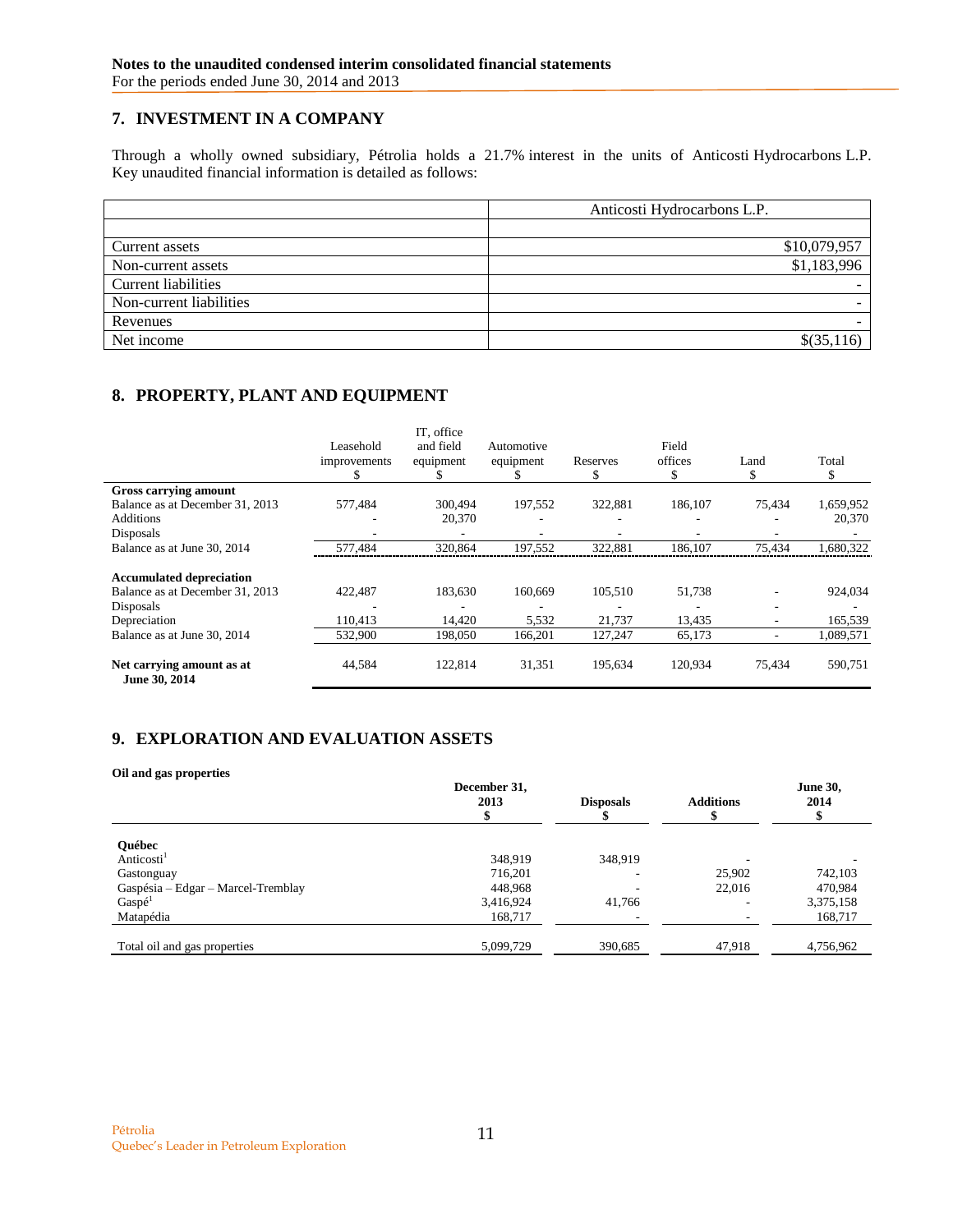#### **Notes to the unaudited condensed interim consolidated financial statements**

For the periods ended June 30, 2014 and 2013

| <b>Exploration expenses</b>                      |                      |                  |                  |                         |
|--------------------------------------------------|----------------------|------------------|------------------|-------------------------|
|                                                  | December 31,<br>2013 | <b>Disposals</b> | <b>Additions</b> | <b>June 30,</b><br>2014 |
|                                                  | \$                   | \$               | \$               | \$                      |
| <b>Ouébec</b>                                    |                      |                  |                  |                         |
| Anticosti                                        | 9,313,657            | 9,313,657        | 15,578           | 15,578                  |
| Gastonguay                                       | 75,987               |                  | 368              | 76,355                  |
| Gaspésia - Edgar - Marcel-Tremblay               | 3,792,414            |                  | 1,217            | 3,793,631               |
| Gaspé                                            | 2,879,906            |                  | 101,443          | 2,981,349               |
| <b>Bourque Project</b>                           | 21,676,895           |                  | 105,234          | 21,782,129              |
| <b>Haldimand Project</b>                         | 16,208,203           |                  | 357,019          | 16,565,222              |
| Tar Point Project No. 1                          | 5,193,540            |                  | 16,370           | 5,209,910               |
| Matapédia                                        | 1,164,001            |                  | 40,463           | 1,204,464               |
|                                                  | 60,304,603           | 9,298,079        | 622,114          | 51,628,638              |
|                                                  |                      |                  |                  |                         |
| Less:                                            |                      |                  |                  |                         |
| Exploration subsidies and partner contributions: |                      |                  |                  |                         |
| Anticosti                                        | 3,878,682            | 3,878,682        | 28               | 28                      |
| Gastonguay                                       | 19,009               |                  | 11               | 19,020                  |
| Gaspésia - Edgar - Marcel-Tremblay               | 428,663              |                  | 45               | 428,708                 |
| Gaspé                                            | 693,961              |                  | 10,498           | 704,459                 |
| <b>Bourque Project</b>                           | 8,817,971            | 4,640            |                  | 8,813,331               |
| <b>Haldimand Project</b>                         | 7,880,368            |                  | 126,748          | 8,007,116               |
| Tar Point Project No. 1                          | 1,051,561            |                  | 124              | 1,051,685               |
| Matapédia                                        | 651,056              |                  | 7,768            | 658,824                 |
|                                                  | 23,421,271           | 3,883,294        | 145,194          | 19,683,171              |
| Revenue from oil reserve evaluation:             |                      |                  |                  |                         |
| Gaspé                                            |                      |                  |                  |                         |
| <b>Haldimand Project</b>                         | 295,814              |                  |                  | 295,814                 |
| <b>Total exploration expenses</b>                | 36,587,518           | 5,414,785        | 476,920          | 31,649,653              |
|                                                  |                      |                  |                  |                         |
| Summary as at June 30, 2014                      | December 31,         |                  |                  | <b>June 30,</b>         |
|                                                  | 2013                 | <b>Disposals</b> | <b>Additions</b> | 2014                    |
|                                                  | \$                   | \$               | \$               | \$                      |
| Properties                                       | 5.099.729            | 390.685          | 47.918           | 4.756.962               |
| <b>Exploration</b> expenses                      | 36,587,518           | 5,414,785        | 476,920          | 31,649,653              |
|                                                  |                      |                  |                  |                         |
| Exploration and evaluation assets                | 41,687,247           | 5,757,552        | 476,920          | 36,406,615              |

(1) These properties are subject to royalties should they become productive. To date, the Company has satisfied all required obligations, and only its future or potential obligations and special transactions during the year are described below.

### **Gaspé property**

In May 2008, Pétrolia acquired a 100% interest in a 6,043 square kilometre ("sq km") area of these properties (excluding the Haldimand property), subject to a royalty of 0.5% to 2.5% on future hydrocarbon production. In June 2010, the Company carried out an asset exchange, increasing its interest in all Gaspé licences to 100%, covering an area of 150 sq km, with the exception of a 9 sq km zone in which it holds a 64% interest (Haldimand property). On December 20, 2010, the Company signed definitive agreements for the sale of a 50% interest in the Haldimand discovery and in 13 licences in the areas surrounding this discovery to Québénergie Inc. (subsidiary of Investcan) for the amount of \$15,190,000. Under the initial contract, Québénergie paid \$6,690,000 in cash and undertook to reimburse Pétrolia an amount of \$8,500,000 for exploration work to be carried out by Pétrolia. As at June 30, 2014, expenses of \$2,357,012 must be incurred for exploration work in the coming periods to comply with the initial contract.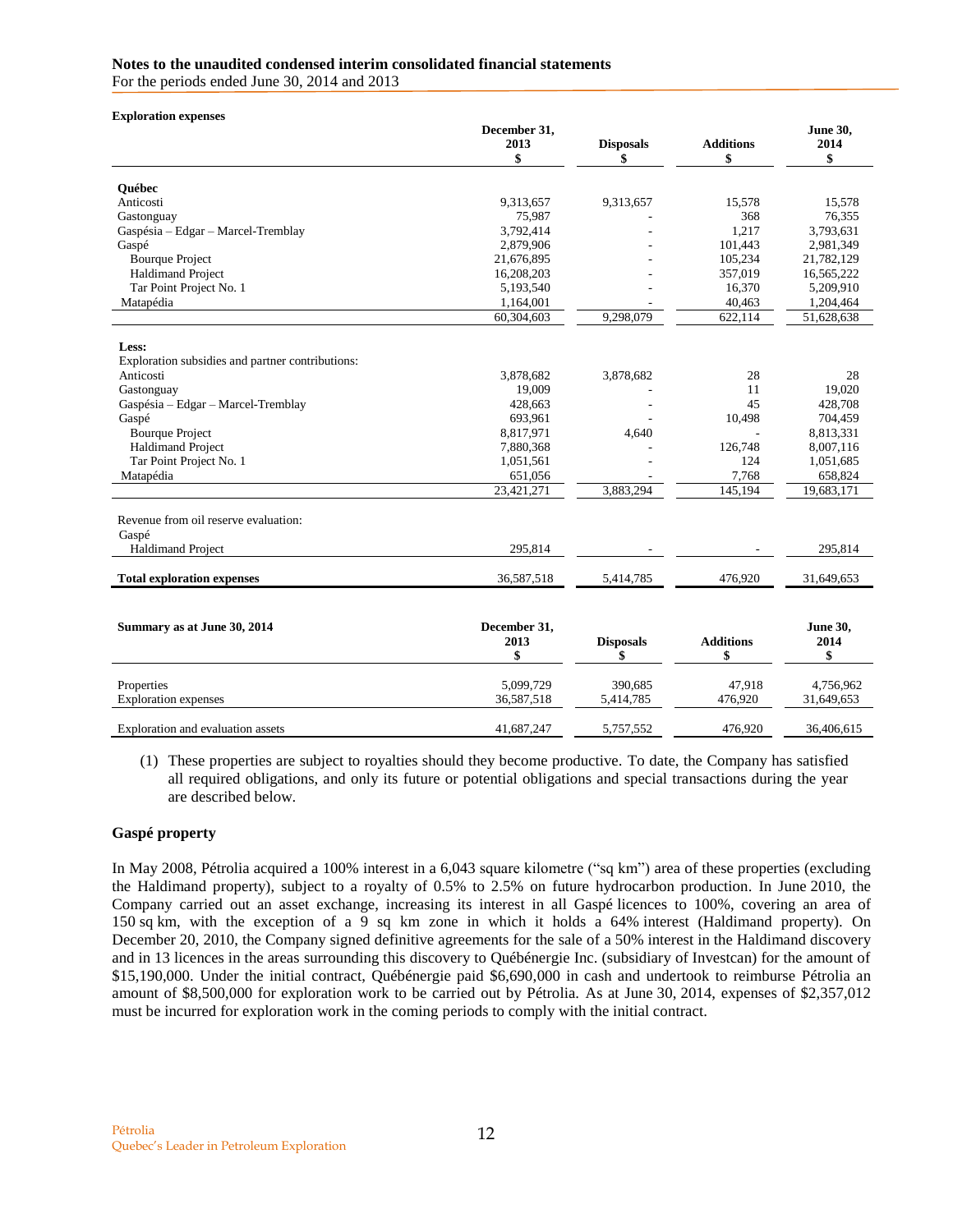### **Haldimand Project**

On December 20, 2011, Pétrolia and Québénergie paid a total amount of \$3.1 million to acquire Junex's 36% interest in this deposit. The agreement releases Junex from the production penalties to which it was exposed for failing to participate in recent work on the properties. Following this transaction, Pétrolia and Québénergie own equal shares in the deposit and surrounding properties.

#### **Bourque Project**

In May 2012, Pétrolia completed a private placement totalling \$15.75 million, with most of the funds used for the drilling of two wells on the Bourque property. The Company is currently developing a work program for the purpose of identifying the production characteristics of the Forillon formation.

#### **Matapédia property**

On July 19, 2013, the Company signed a partnership agreement with Saint-Aubin Énergie S.A.S., a subsidiary of Maurel & Prom and MPI, and proceeded with the joint acquisition of 13 licences in the Gaspé Peninsula.

#### **Anticosti property**

On February 31, 2014, the Company entered into a transaction to create a partnership for owning and operating the licences previously held by Pétrolia and Corridor Resources. The partners' ownership interests are shown below:

| Partner                       | <b>Ownership interest</b> |
|-------------------------------|---------------------------|
| Ressources Québec             | 35%                       |
| Pétrolia Inc.                 | 21.7%                     |
| Corridor Resources Inc.       | 21.7%                     |
| Saint-Aubin E&P (Ouébec) Inc. | 21.7%                     |

The partnership's Board of Directors is made up of a representative of each partner and an independent director. Pétrolia's representative is Myron Tétreault.

The Board of Directors has set up an Operations Committee chaired by Alexandre Gagnon, President, Pétrolia to supervise the partnership's work, as well as an advisory Technical Committee chaired by Gildas Collin, Chief Operating Officer, Pétrolia. Committees on health, safety and security, environment and social acceptability have also been created. These committees are made of an equal number of representatives from each partner.

#### **Transaction details**

The exploration licences were valued at \$100 million for the purposes of the transaction. Ressources Québec and St-Aubin E&P have undertaken to finance exploration work in an amount of up to \$100 million broken down into two investment phases. Accordingly, Ressources Québec will invest up to \$56.67 million in exchange for a 28.3% interest and St-Aubin E&P will invest \$43.33 million in exchange for a 21.7% interest. To ensure equal interests for the three public corporations and a 35% interest for Ressources Québec, Anticosti Hydrocarbons L.P. made a payment of \$15.2 million to Corridor Resources. Following these transactions, the parties' interests in the partnership are as follows: Ressources Québec – 35%; Pétrolia – 21.7%, St-Aubin E&P – 21.7% and Corridor Resources Inc. (CDH-TO) – 21.7%. Pétrolia also entered into an agreement with Corridor Resources under which a maximum royalty credit of \$1.2 million and a cash amount of \$800,000 were granted to Pétrolia as reimbursement for expenses entirely borne by Pétrolia in previous years. Under this agreement, Pétrolia undertakes to assume Corridor Resources' share of royalties relating to the agreement entered into with Hydro-Québec on January 22, 2008.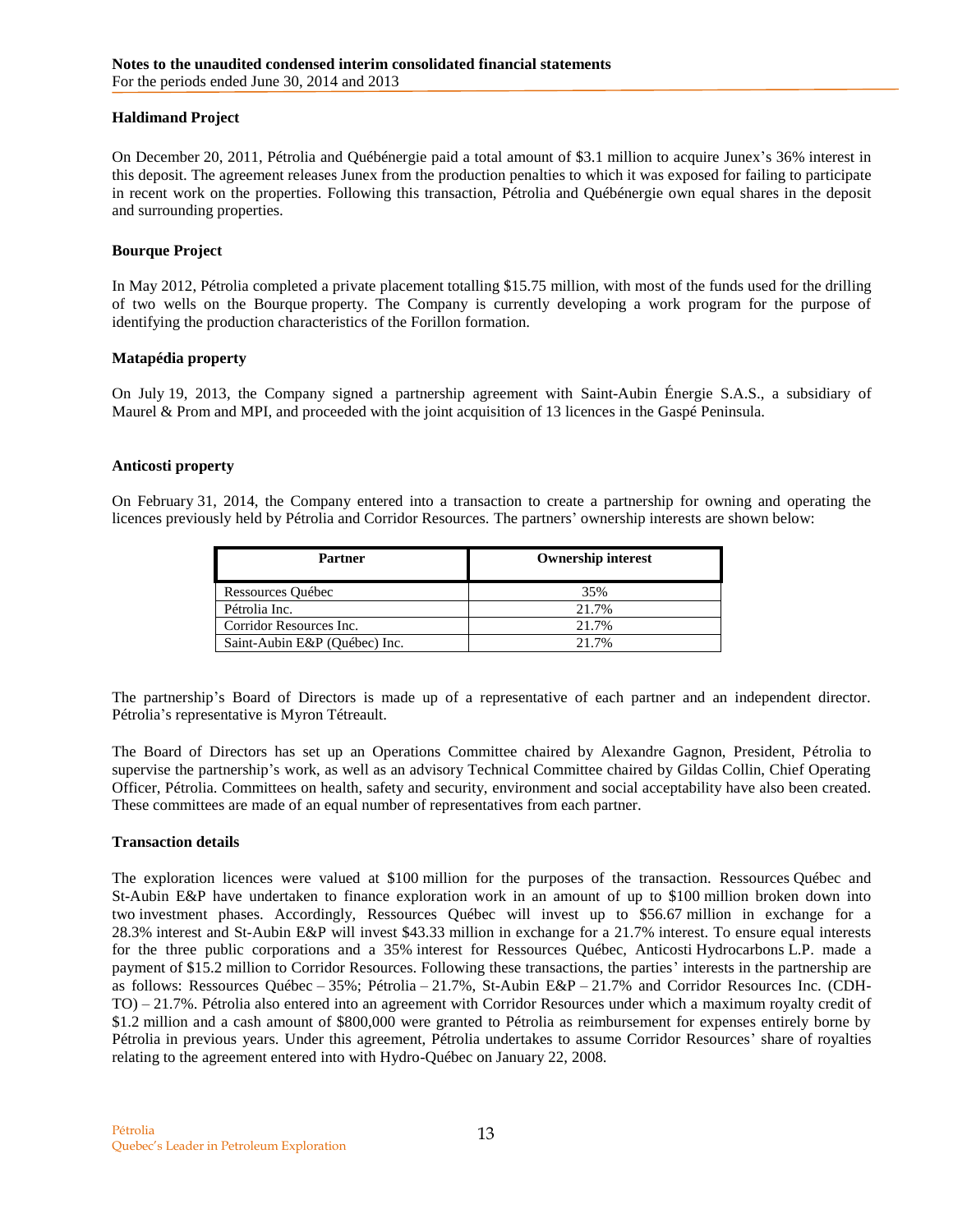#### **Notes to the unaudited condensed interim consolidated financial statements** For the periods ended June 30, 2014 and 2013

| Value of licences transferred to the partnership<br>Share of net income (loss)<br>Cash amount paid to acquire a total interest of 21.67% | \$41,400,000<br>\$(49,846)<br>\$1,933,333 |
|------------------------------------------------------------------------------------------------------------------------------------------|-------------------------------------------|
| Value of interest                                                                                                                        | \$43,283,487                              |
| The gain on the transfer of licences is calculated as follows:                                                                           |                                           |
| Value of licences transferred                                                                                                            | \$41,400,000                              |
| Less:<br>Carrying amount of exploration and evaluation assets                                                                            | \$5,577,797                               |
| Professional fees                                                                                                                        | \$1,013,143                               |
| Non-cash gain on the transfer of ownership of certain licences                                                                           | \$34,809,060                              |

# <span id="page-13-0"></span>**10.TRADE AND OTHER PAYABLES**

|                                          | As at June 30,<br>2014 | As at December 31,<br>2013<br>\$ |
|------------------------------------------|------------------------|----------------------------------|
| Trade payables and accrued liabilities   | 1,963,974              | 1,151,950                        |
| Salaries, vacation pay and director fees | 163,194                | 351,077                          |
| Guarantee deposit                        | 232,500                | 232,500                          |
|                                          |                        |                                  |
|                                          | 2,359,668              | 1,735,527                        |

## <span id="page-13-1"></span>**11.BANK BORROWINGS**

|                                                        | As at June 30,<br>2014 | As at December 31,<br>2013<br>\$ |
|--------------------------------------------------------|------------------------|----------------------------------|
| Bank loan, with an authorized amount of \$2,998,932    |                        |                                  |
| bearing interest at Caisse centrale Desjarding' prime  |                        |                                  |
| rate plus 1%. The bank loan is secured by a hypothec   |                        |                                  |
| of \$2,998,932 with a first charge on refundable       |                        |                                  |
| resource tax credits and future tax credits as well as |                        |                                  |
| by an 80% suretyship from Investissement Québec.       |                        |                                  |
| The principal must be repaid no later than             |                        |                                  |
| December 31, 2014.                                     | 2.998.932              | 2.998.932                        |
| Less:                                                  |                        |                                  |
| Financial expenses                                     | (51,093)               | (112, 404)                       |
|                                                        | 2,947,839              | 2.886.528                        |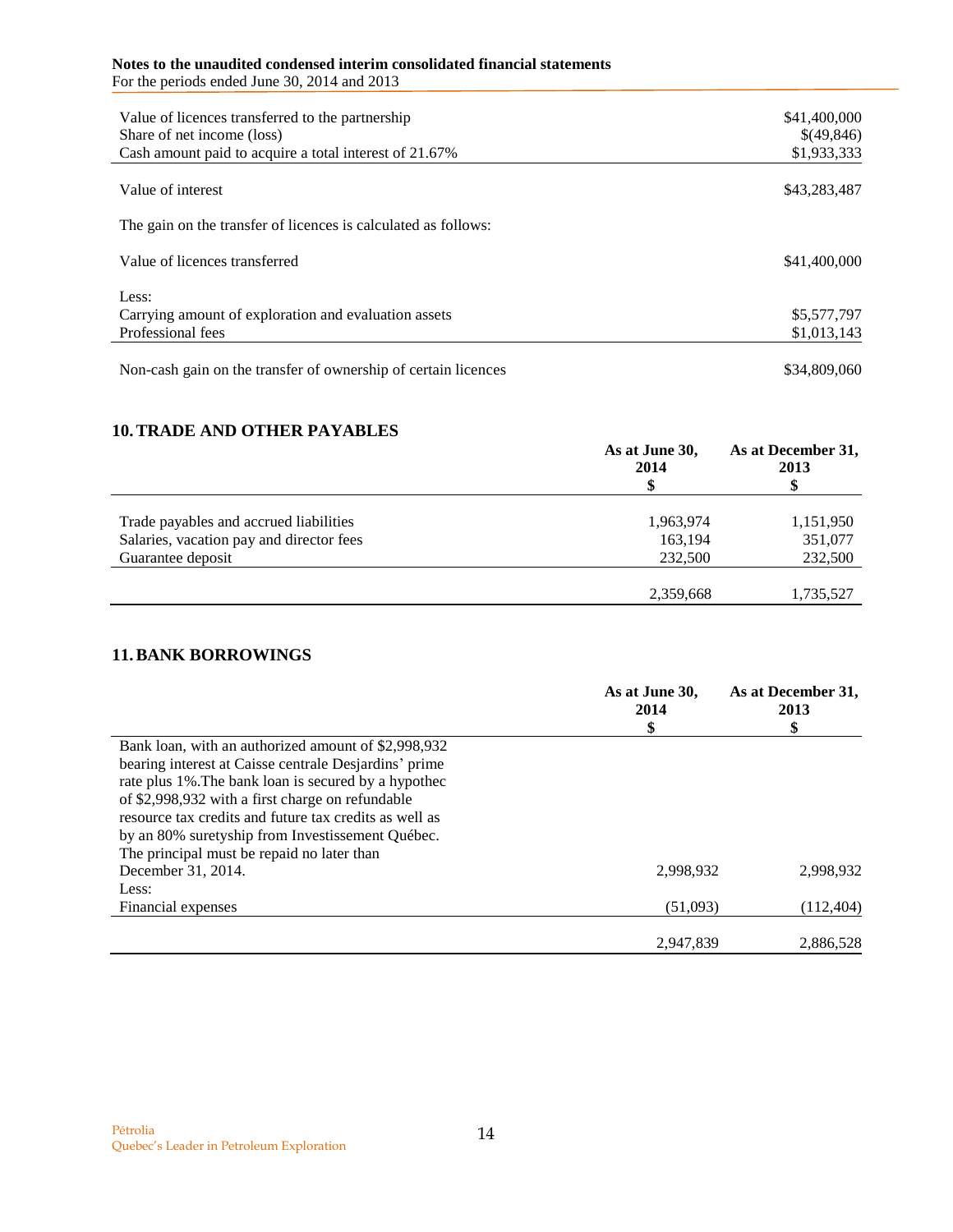# <span id="page-14-0"></span>**12.PROVISION FOR SITE RESTORATION**

Management calculates the total provisions for future site restoration based on the Company's net share of the estimated costs of abandoning and restoring wells and facilities and the estimated timing of future costs to be incurred.

The total future amount was discounted using the weighted average rate of 5.25%, according to a payment schedule ranging from 1 to 30 years.

The following table presents the reconciliation of the provision for site restoration:

|                              | As at June 30,<br>2014 | As at December 31,<br>2013 |  |
|------------------------------|------------------------|----------------------------|--|
|                              | \$                     | \$                         |  |
| Balance, beginning of period | 718,180                | 385,938                    |  |
| Liabilities incurred         |                        | 291,612                    |  |
| Accretion expense            | 12,131                 | 40,630                     |  |
| Amount used                  |                        |                            |  |
| Balance, end of period       | 730,311                | 718,180                    |  |
| Current portion of liability |                        |                            |  |
|                              | 730,311                | 718,180                    |  |

## <span id="page-14-1"></span>**13. SHARE CAPITAL**

### **Authorized**

Unlimited number of common, participating, voting shares without par value.

| <b>Issued:</b>               | For the six-month period<br>ended June 30, 2014 |              | For the year ended<br>December 31, 2013 |              |
|------------------------------|-------------------------------------------------|--------------|-----------------------------------------|--------------|
|                              | Number of<br>shares                             | Amount<br>S  | Number of<br>shares                     | Amount<br>S  |
| Balance, beginning of period | 70,652,372                                      | 54, 546, 758 | 66,585,750                              | 51,378,040   |
| Share issuance:              |                                                 |              |                                         |              |
| Shares issued                | 4,000,000                                       | 3,000,000    | 3,606,622                               | 2,974,107    |
| Share options exercised      | 15,000                                          | 7.500        | 460,000                                 | 478,600      |
| Deferred taxes               |                                                 |              |                                         | 104,505      |
| Issuance costs               | -                                               | (235, 877)   |                                         | (388, 494)   |
| Balance, end of period       | 74,667,372                                      | 57.318.381   | 70,652,372                              | 54, 546, 758 |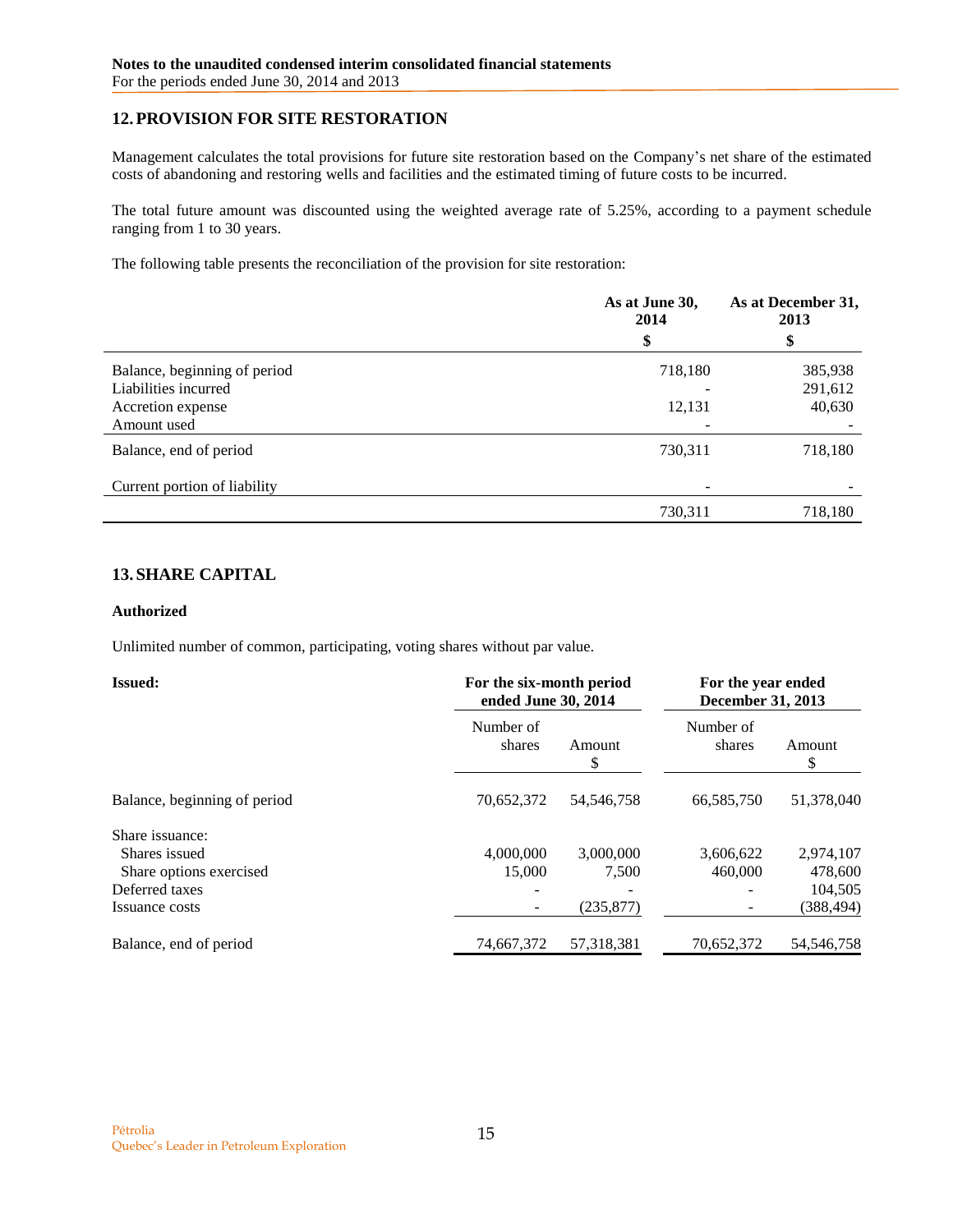### **Warrants**

Outstanding warrants allow holders to subscribe to an equivalent number of common shares as follows:

|                                |                       | For the six-month period<br>ended June 30, 2014 |  |  |
|--------------------------------|-----------------------|-------------------------------------------------|--|--|
|                                | Number of<br>warrants | Weighted<br>average<br>exercise<br>price<br>\$  |  |  |
| Balance, beginning of period   | 6,651,860             | 1.66                                            |  |  |
| Issued<br>Exercised<br>Expired | 242,958               | 1.42                                            |  |  |
| Balance, end of period         | 6,408,902             | 1.67                                            |  |  |

The number of outstanding warrants that can be exercised for an equivalent number of common shares is established as follows:

|                                     | As at June 30,<br>2014 |                         |  |
|-------------------------------------|------------------------|-------------------------|--|
| Expiry date                         | Number of<br>warrants  | Exercise<br>price<br>\$ |  |
| September 25, 2014<br>July 10, 2015 | 48,840<br>100,000      | 1.15<br>0.70            |  |
| May 15, 2015<br>July 10, 2016       | 5,545,776<br>714,286   | 1.78<br>1.00            |  |
|                                     | 6,408,902              | 1.67                    |  |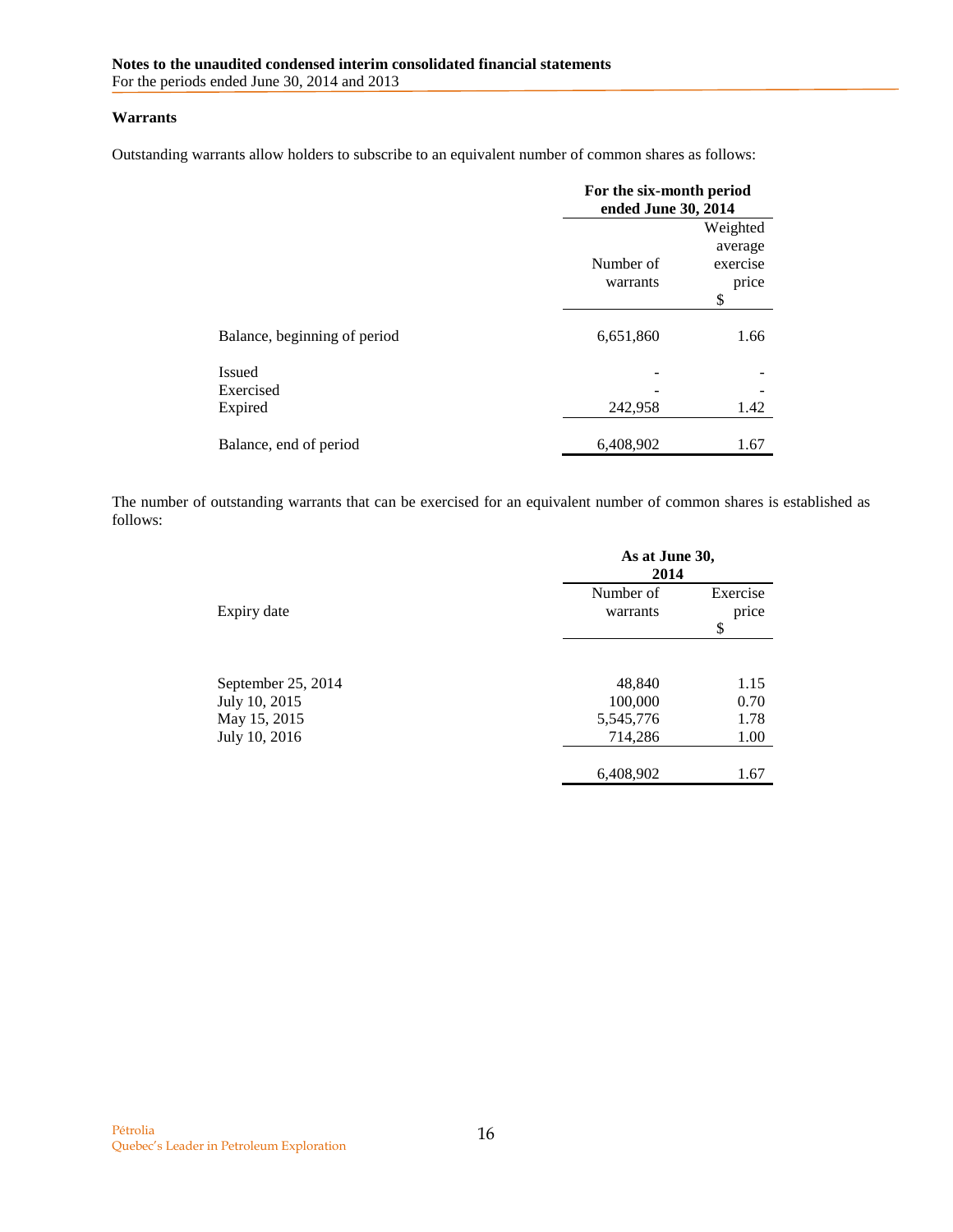## <span id="page-16-0"></span>**14.EMPLOYEE COMPENSATION AND SHARE-BASED PAYMENTS**

#### **Share-based payments**

The Company has a stock option plan under which it can grant a maximum of 10% of the number of shares outstanding to its directors, officers, key employees and suppliers on a continuous basis. The exercise price of each option equals the market price or discounted market price of the underlying share on the day prior to the grant of the option. All options must be exercised no later than five years after the date of the grant. The options granted to directors vest immediately and for other participants, over a period of three years.

All share-based employee compensation will be settled in equity. The Company has no legal or constructive obligation to repurchase or settle the options.

The Company's stock options are detailed as follows for the reporting periods presented:

|                                   | For the six-month period<br>ended June 30, 2014 |                                                | For the year ended<br>June 30, 2013 |                                                |
|-----------------------------------|-------------------------------------------------|------------------------------------------------|-------------------------------------|------------------------------------------------|
|                                   | Number of options                               | Weighted<br>average<br>exercise<br>price<br>\$ | Number of options                   | Weighted<br>average<br>exercise<br>price<br>\$ |
| Outstanding, beginning of period  | 6,432,500                                       | 1.07                                           | 3,706,000                           | 1.16                                           |
| Granted<br>Exercised<br>Forfeited | 405,000<br>(15,000)<br>(330,000)                | 0.67<br>0.50<br>1.10                           | 2,370,000<br>(460,000)              | 1.03<br>0.62                                   |
| Outstanding, end of period        | 6,492,500                                       | 1.05                                           | 5,616,000                           | 1.15                                           |
| Exercisable                       | 4,547,500                                       | 1.02                                           | 3,616,750                           | 1.07                                           |

The following table summarizes the information relating to share options as at June 30, 2014:

<span id="page-16-1"></span>

| <b>Outstanding options</b> |                |                |                    |
|----------------------------|----------------|----------------|--------------------|
| Number of options          | Exercise price | Remaining life | Expiry date        |
|                            | \$             | years          |                    |
| 90,000                     | 0.89           | 0.6            | February 25, 2015  |
| 647,500                    | 0.50           | 1.3            | December $8, 2015$ |
| 75,000                     | 1.31           | 1.6            | February 25, 2016  |
| 500,000                    | 1.69           | 1.8            | May 18, 2016       |
| 1,080,000                  | 1.52           | 2.3            | December 4, $2016$ |
| 75,000                     | 1.51           | 2.6            | February 22, 2017  |
| 2,170,000                  | 1.02           | 3.3            | December 10, 2017  |
| 150,000                    | 1.14           | 3.6            | February 28, 2018  |
| 250,000                    | 0.89           | 4.0            | August 21, 2018    |
| 400,000                    | 0.98           | 4.1            | September 14, 2018 |
| 650,000                    | 0.67           | 4.3            | December 5, 2018   |
| 405,000                    | 0.67           | 4.9            | May 28, 2019       |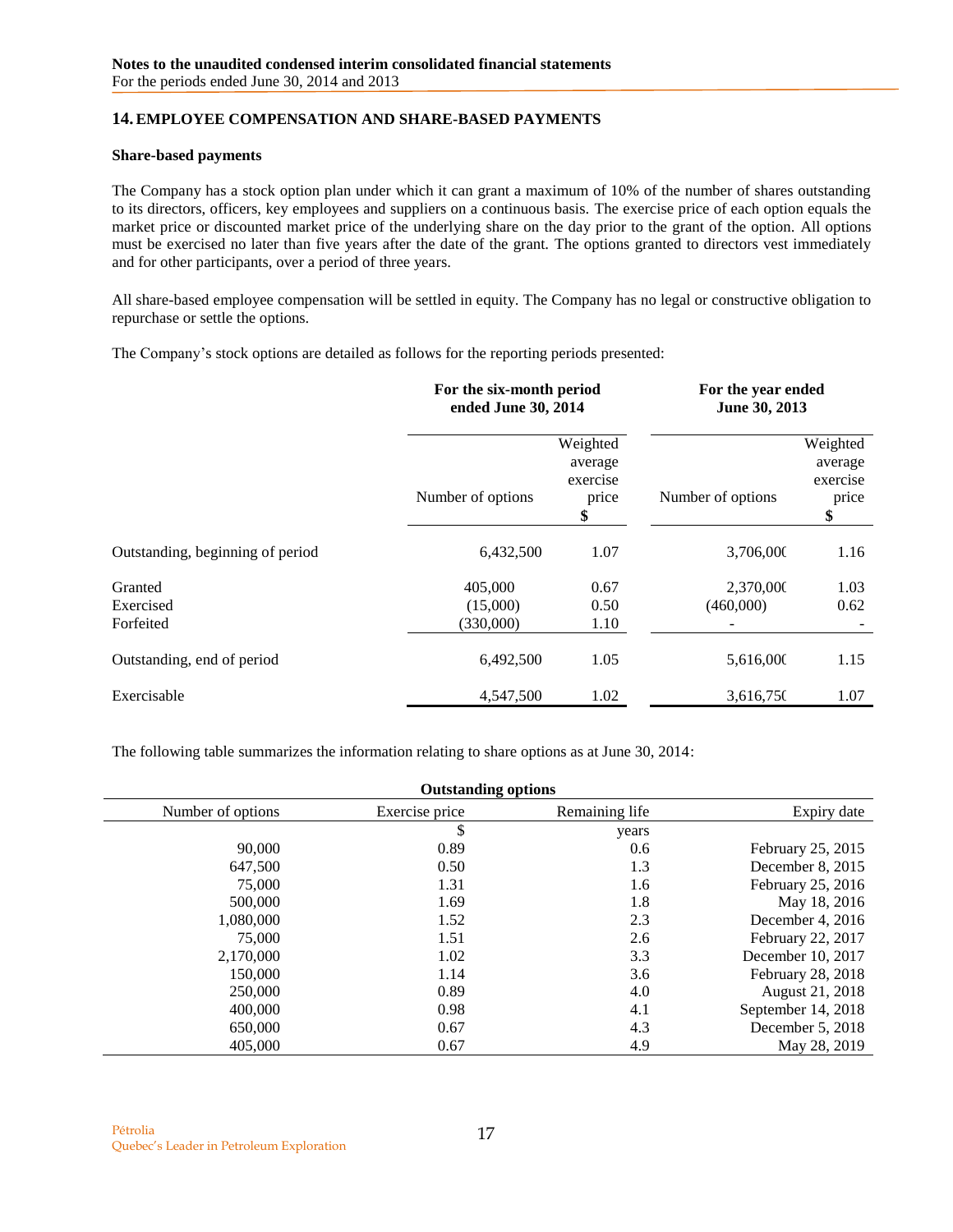## **15.EARNINGS (LOSS) PER SHARE**

Basic earnings (loss) per share are calculated by dividing net income (loss) for the period by the weighted average number of common shares outstanding during the period. In calculating diluted earnings per share for the periods ended June 30, 2014 and June 30, 2013, potential common shares, such as certain options and warrants, were not included as they would have the effect of decreasing the loss per share, which would be antidilutive.

Both basic and diluted earnings per share have been calculated using net income (loss) and comprehensive income (loss) for the period as the numerator, that is, no adjustment to income (loss) was necessary.

|                                                                                      | For the three-month period<br>ended |                         | For the six-month period<br>ended |                         |
|--------------------------------------------------------------------------------------|-------------------------------------|-------------------------|-----------------------------------|-------------------------|
|                                                                                      | <b>June 30,</b><br>2014             | <b>June 30,</b><br>2013 | <b>June 30,</b><br>2014           | <b>June 30,</b><br>2013 |
| Net income (loss) and comprehensive income<br>(loss) for the period                  | (975,907)                           | (500,545)               | 23,555,558                        | (1,039,408)             |
| Weighted average number of shares – basic<br>Dilutive effect of warrants and options | 71,325,289                          | 67,245,942              | 71,325,289<br>373,298             | 67, 245, 942            |
| Weighted average number of shares – diluted                                          | 71,325,289                          | 67,245,942              | 71,698,587                        | 67,245,942              |
| Net earnings (loss) per share $-$ basic                                              | \$(0.013)                           | \$(0.007)               | \$0.330                           | \$(0.015)               |
| Net earnings (loss) per share $-$ diluted                                            | \$(0.013)                           | \$(0.007)               | \$0.329                           | \$(0.015)               |

## <span id="page-17-0"></span>**16.RELATED PARTY TRANSACTIONS**

The Company's related parties include other related parties and key management personnel, as described below.

Unless otherwise indicated, none of the transactions involve special terms or conditions and no guarantees were given or received. Outstanding balances are usually settled in cash.

### **Transactions with key management personnel**

Key management personnel compensation includes the following expenses:

|                                    | For the six-month<br>period ended |                               |
|------------------------------------|-----------------------------------|-------------------------------|
|                                    | <b>June 30,</b><br>2014<br>\$     | <b>June 30,</b><br>2013<br>\$ |
| Short-term employee benefits       |                                   |                               |
| Salaries and employee benefits     | 787,428                           | 299,083                       |
| Director fees                      | 59,433                            | 53,893                        |
| Total short-term employee benefits | 846,861                           | 352,976                       |
| Fees                               | 207,750                           |                               |
| Share-based compensation           | 148,842                           |                               |
| Total compensation                 | 1,203,453                         | 352,976                       |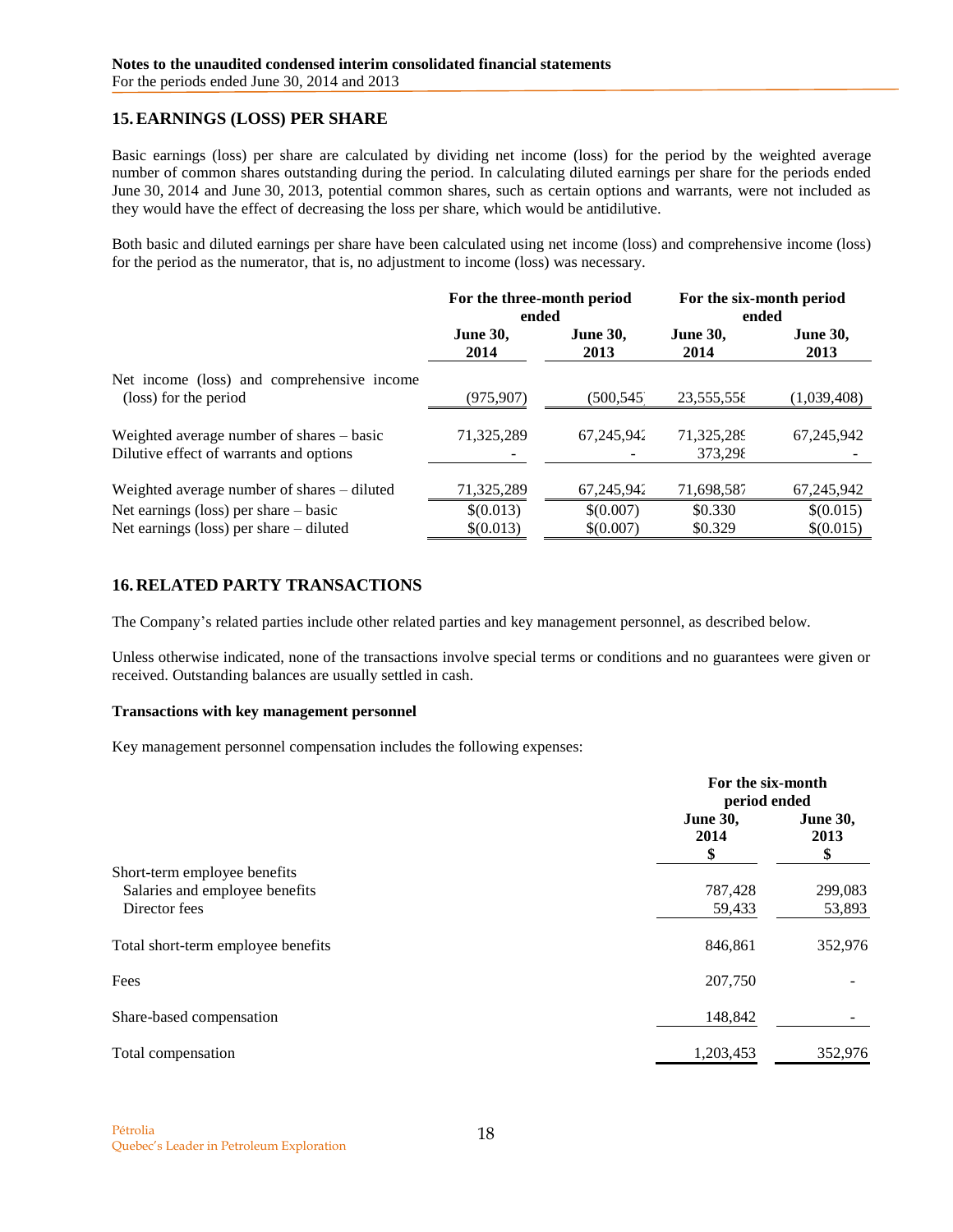During the 2014 reporting period, key management personnel exercised nil options (400,000 in 2013) granted under the stock option plan.

#### **Related companies and other parties**

Transactions were carried out:

|                                                               |                         | For the six-month<br>period ended |  |
|---------------------------------------------------------------|-------------------------|-----------------------------------|--|
|                                                               | <b>June 30,</b><br>2014 | <b>June 30,</b><br>2013           |  |
| With a company in which a director is a majority shareholder: |                         |                                   |  |
| Comprehensive income<br>Other expenses                        | 15,000                  |                                   |  |

These transactions took place in the normal course of business and were measured at their exchange value, which is the consideration established and accepted by related parties.

## <span id="page-18-0"></span>**17.CONTINGENCIES**

#### **Financing**

The Company is financed in part by the issue of flow-through shares. However, although it has taken all the necessary measures in this regard, there is no guarantee that the funds spent by the Company regarding these shares will be deemed eligible by tax authorities in the event of an audit. Refusal of certain expenses by the tax authorities would have a negative tax impact for investors. Exploration work commitments that are not respected are subject to a combined tax rate of 26.9% (Canada and Quebec). The Company received an amount of \$2,552,610 after waiving the tax deductions for flow-through investments. These eligible expenses must be incurred by December 31, 2014. As at June 30, 2014, the balance of eligible expenses to be incurred was \$343,225 (\$904,737 in 2013).

### **Environment and letters of guarantee**

The Company's operations are regulated by governmental laws relating to environmental protection. Environmental consequences are difficult to predict, whether in terms of their outcomes, timing or impact. Currently, to the best of management's knowledge, the Company is operating in compliance with current legislation. Letters of guarantee in the amount of \$930,000 (\$930,000 in 2013) issued in favour of the Ministère des Ressources naturelles were replaced by sureties in an equivalent amount to guarantee certain site closing costs.

These letters were secured by guaranteed investment certificates in an equivalent amount (note 5).